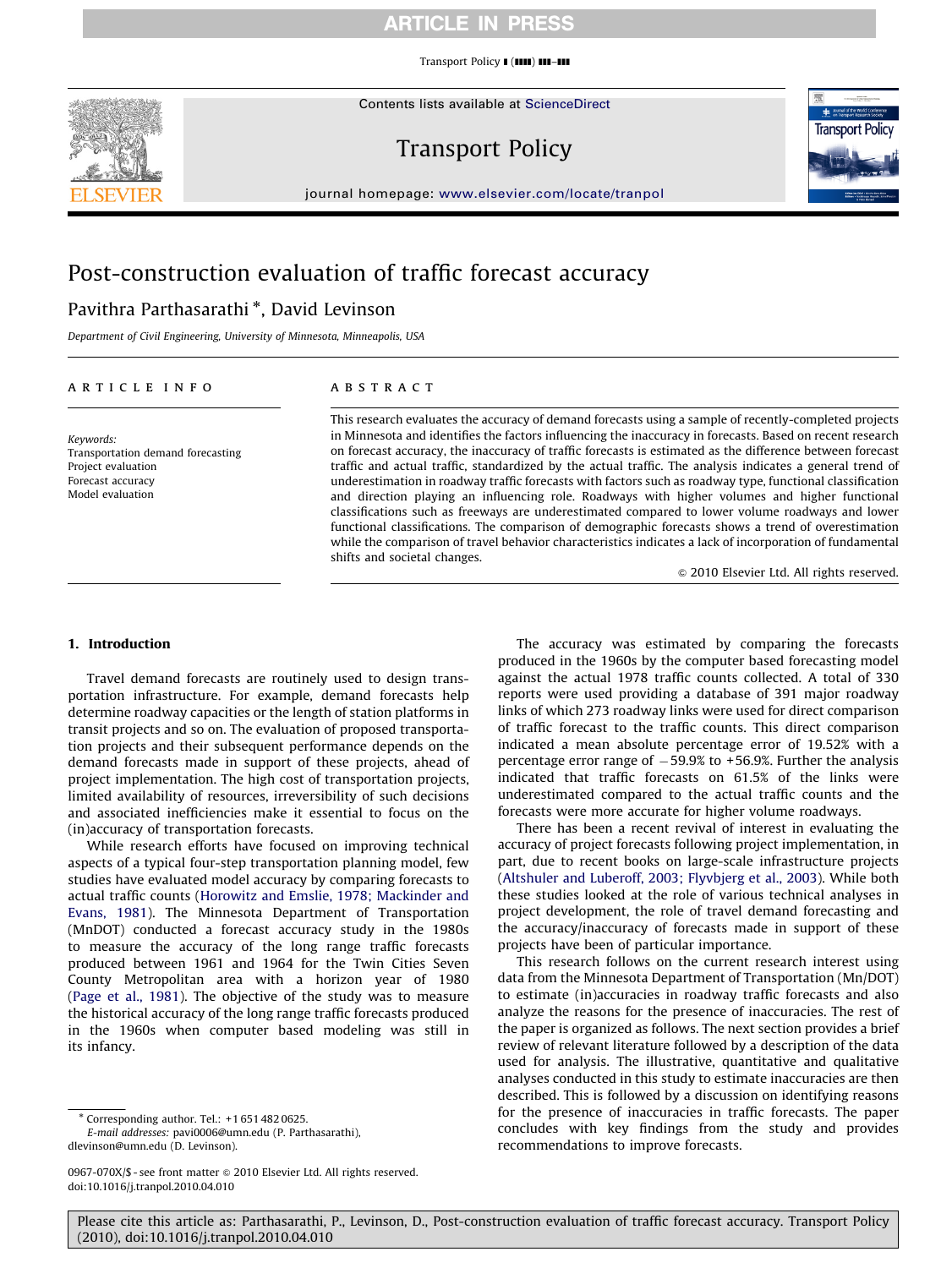#### 2 P. Parthasarathi, D. Levinson / Transport Policy  $\blacksquare$  ( $\blacksquare$ )  $\blacksquare$

#### 2. Research synthesis

#### 2.1. Error/uncertainty in model forecasts

Researchers have traditionally focused their efforts on identifying and developing methods to incorporate the errors/uncertainties present in the traditional four-step transportation planning model [\(Gilbert and Jessop, 1977; Ashley, 1980; Pell](#page-14-0) [and Meyburg, 1985](#page-14-0)). [Clarke et al. \(1981\)](#page-14-0) expanded previous work on error and uncertainty in forecasting and scenario analyses to focus on the error and uncertainty in travel surveys by comparing the differences in reported trip behavior of the residents in Oxfordshire town of Banbury in Great Britain from two different survey instruments, namely the conventional trip diary and an activity diary. The results confirmed their hypothesis with the activity diary providing significantly higher reported trip rates and travel times compared to the conventional trip diary.

[Talvitie et al. \(1982\)](#page-15-0) conducted an analysis of the total prediction error in a disaggregate mode choice model for work trips by using measures of average absolute error and root mean square error using data from the following sources: pre-BART data set collected in 1972, post-BART data collected in 1975, Baltimore, Maryland data set collected in 1977 and the Twin Cities data set collected in 1970. The results indicated that the total prediction error in the mode choice models were rather large and varied between 25 and 65% of the predicted value with the Twin Cities data set showing the highest prediction error.

Few researchers have also proposed theoretical approaches to identify and incorporate uncertainty in urban transportation planning [\(Mahmassani, 1984; Niles and Nelson, 2001](#page-15-0)). [Zhao and](#page-15-0) [Kockelman \(2002\)](#page-15-0) investigated the stability of a traditional fourstep travel demand model by simulating the propagation of uncertainty in a 25-zone network. The results indicated that the average uncertainty increases in the first three steps of the forecasting process—trip generation, trip distribution and mode choice while the final traffic assignment step decreases average uncertainty. The results also indicate that uncertainty is compounded over the four stages of the forecasting process. The final flow uncertainties produced at the end of the forecasting process are higher than the input uncertainty.

[Hugosson \(2005\)](#page-15-0) developed a procedure to utilize the 'Bootstrap' method to estimate the sampling related uncertainty in a travel forecasting system. The Swedish National Travel Demand Forecasting System, also called SAMPERS, was used to estimate the standard errors and confidence intervals of the total demand in origin-destination matrices and on link flows. The results from the study indicated that the uncertainties are  $\pm$  10–15% in total demand on OD matrices and at a 5% risk level in demand on links and train flows. The uncertainty in the value of time was slightly higher at  $\pm 16\%$  for cars and  $\pm 23\%$  for other modes. Similar to Hugosson's work, [de Jong et al. \(2007\)](#page-14-0) developed a method of quantifying uncertainty in traffic forecasts in The Netherlands using LMS, the Dutch national model system with a specific focus on the A16 motorway extension in the Rotterdam area.

### 2.2. Other factors influencing model forecasts

Some researchers have attempted to improve model forecasts by focusing on the impact of variations in the modeling process on performance. [Daly and Ortuzar \(1990\)](#page-14-0) addressed the problem of the appropriate level of aggregation in a travel demand model by focusing on the mode choice and trip distribution procedures in the travel demand model. The authors designed an experiment to assess the importance of data disaggregation and mode-destination choice integration using data from recent studies in Santiago, Chile. The results indicated that data aggregation affected the quality of the mode choice routine in the forecasting process.

[Johnston and Ceerla \(1996\)](#page-15-0) looked at the impact of feedback in the trip distribution step on model forecasts using the Sacramento Regional Travel Demand Model. The authors noted that the lack of feedback in the trip distribution procedure results in forecasts that are biased in favor of the build alternatives (capacity enhancements) due to underprojections of the trip lengths induced by the added capacity, which in turn resulted in biased cost and emissions estimates.

[Chang et al. \(2002\)](#page-14-0) conducted a simulation study with eleven transportation analysis zone structures and two types of network structure to test the effect of spatial data aggregation on travel demand model performance using the Idaho Statewide travel demand model. The study found that models with smaller zonal structure generated shorter trip lengths, higher interzonal trips percentage, better estimated traffic volumes (V) to observed ground count ratios (A) and lower percentage root mean square error between V and A. The variation in network detail showed a negligible effect on the trip length or proportion of interzonal trips but impacted the percentage root mean square error between V and A.

[Rodier \(2004\)](#page-15-0) applied the model validation procedure to the Sacramento, California regional travel demand model to test the model accuracy, model prediction capabilities and the model representation of induced travel. The study concluded that the model captured about half of the estimated induced travel trips, modestly overestimated vehicle miles traveled (VMT), vehicle hours traveled (VHT) by 5.7%, 4.2%, respectively, and significantly overestimated vehicle hours of delay (VHD) by 17.1%.

Another explanation for the underestimation seen in forecasts, specifically road forecasts, can be attributed to the non-incorporation of induced traffic into the model forecasting procedure. The theory of induced demand states that increases in highway capacity induces additional growth in traffic resulting in increased levels of vehicle traffic. From an economic perspective, the travel demand increases as the cost of travel decreases due to capacity improvements resulting in an elasticity of demand associated with travel [\(Noland and Lem, 2000; Noland, 2001](#page-15-0)).

[Goodwin \(1996\)](#page-15-0) provided an average value for elasticity of traffic volume with respect to travel time of  $-0.5$  in the short $term$  and upto  $-1.0$  in the long-term based on a literature review of induced demand research. This is confirmed by a comparison of forecasted traffic and actual traffic counts taken a year after opening for 151 Department of Transport road projects in the United Kingdom. The actual traffic flows were on average 10.4% higher than forecast a year after opening. A similar comparison on 85 of the alternative or 'relieved' routes indicated that the observed flows were on average 16.4% higher than the traffic forecast. While this discrepancy between the traffic forecast and actual traffic counts can be attributed to the errors in forecasting process (other than non-inclusion of induced traffic), the underestimation in traffic flows on the alternative routes that the capacity enhancement were expected to relieve points to the induced traffic error.

#### 2.3. Evaluation of model performance

[Flyvbjerg \(2005\)](#page-14-0) and [Flyvbjerg et al. \(2005, 2006\)](#page-14-0) conducted one of the most comprehensive studies on inaccuracy in demand forecasts. This statistical study compared the forecast demand with the actual demand for a list of 210 projects between 1969 and 1998. The project list, worth U.S \$59 billion, was compiled from projects located in 14 countries, both developed and developing, and included both transit (rail) and highway projects.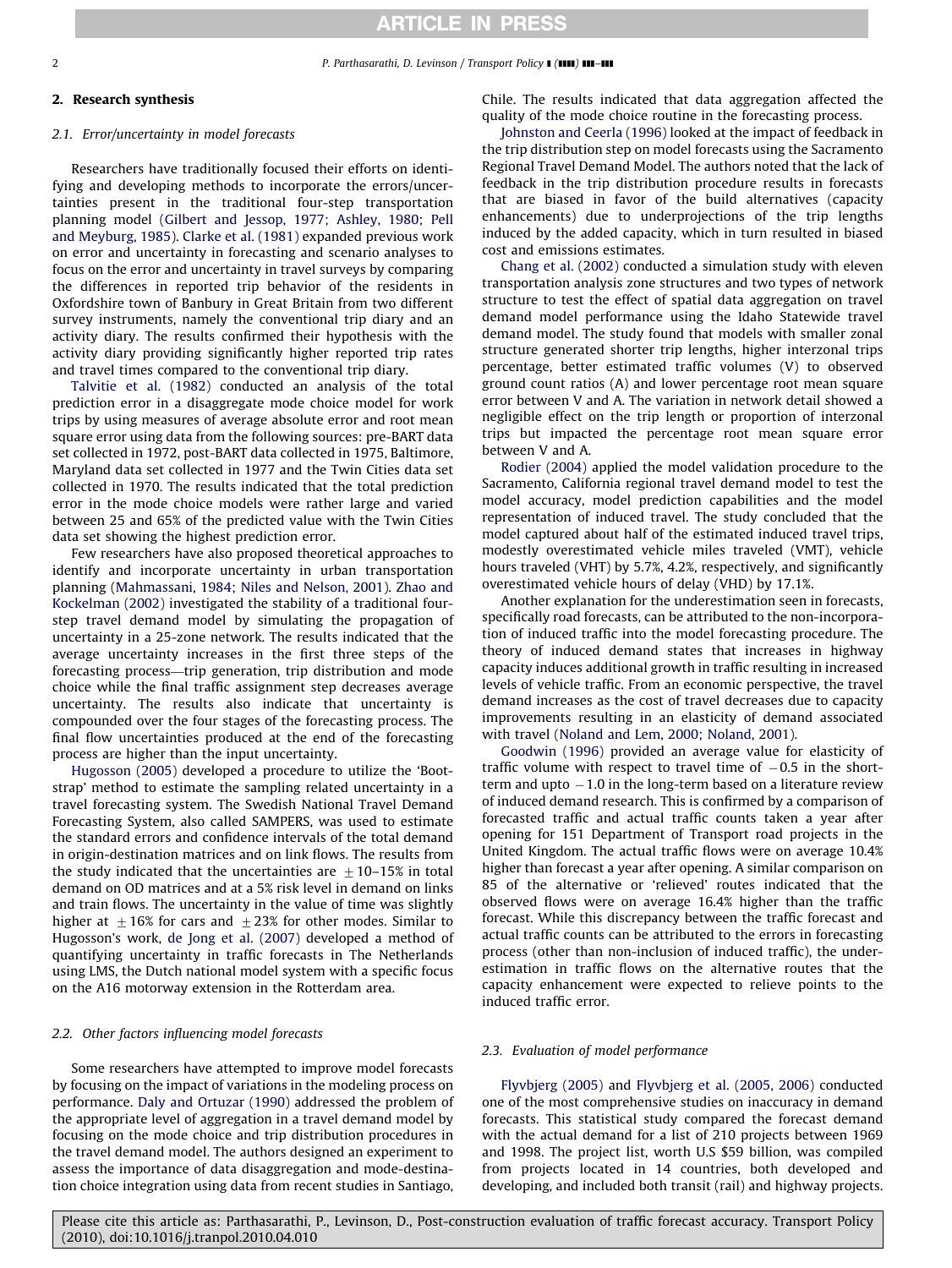The inaccuracy in travel forecasts was estimated as the difference between the actual forecast and the forecasted traffic standardized by the percentage of the forecasted traffic. Actual forecasts were usually counted from the first year of operations or opening year of the facility while the forecasted demand was obtained from the demand estimation produced at the time of decision to go ahead with the project.

The results from the estimation of inaccuracy indicated that forecasts produced for both rail and road projects were significantly misleading. The rail forecasts were highly inflated with passenger forecasts overestimated by two-thirds for 72% of all rail projects with an average overestimation of 106%. Inaccuracy in road projects were not as high or one-sided as rail forecasts but 50% of the road projects showed a  $\pm 20$ % difference between actual and forecasted traffic. Further the inaccuracies in rail and road forecasts did not improve over time with road forecasts showing greater inaccuracies towards the end of the 30-year study period.

[Bain and Polakovic \(2005\)](#page-14-0) continued on their previous the tollroad study in 2005 expanding their data set from 87 projects to 104 international toll-road, bridge and tunnel case studies to estimate the ratio of actual to forecast traffic for periods beyond year-one. The preliminary analysis indicated that there was not a systematic improvement in traffic forecasting accuracy beyond year-one with the mean varying between 0.78 and 0.80 and the standard deviation, indicating forecasting error, varying between 0.22 and 0.25. Further disaggregation of the traffic forecasts by vehicle type indicated a high variability in truck forecasts which in turn contributed to the overall uncertainty.

[Wachs \(1992\)](#page-15-0) provided some reasons for forecast inaccuracies by exploring the nature of ethical dilemmas in forecasting. Technical experts drawn from the ranks of social scientists, engineers and planners produce most forecasts used to justify investment decisions in transportation. However the complexity inherent in our government structure coupled with limited resources available to policy makers places a huge burden on forecaster to produce self-serving forecasts, while also attempting to maintain objectivity. Since the forecasting process is highly subjective producing consequences of great significance, it becomes rather easy to play with technical assumptions to produce self-serving forecasts.

[Kain \(1990\)](#page-15-0) talks about the Dallas Area Rapid Transit's (DART) strategic misrepresentation of land-use and ridership forecasting in its campaign to get voters to support the planned 92-mile light rail transit system. This report confirms Wachs's take on the ethical dilemmas that forecasters face wherein decisions taken are not completely objective and are governed by the preferences of the policy makers. Similar to Kain's work in Dallas, [Pickrell](#page-15-0) [\(1992\)](#page-15-0) conducted a study assessing the accuracy of ridership forecasts and cost estimates for rail projects in eight US cities, namely, Washington, Atlanta, Baltimore, Miami, Buffalo, Pittsburgh and Sacramento. The comparison of costs indicated a uniform trend of gross overestimation of rail ridership forecasts along with an underestimation of the rail construction costs and operating expenses in all the eight cities considered in the analysis.

[Richmond \(2001\)](#page-15-0) conducted a comparison of rail ridership forecasts to actual ridership as part of his study on evaluating urban transit investments using transit data from US cities and Canada (Ottawa). The analysis indicated that the impact of new rail projects on increasing total transit ridership was minimal and actual ridership in most of the cities considered fell far short of the ridership forecasts available to the decision-maker at the time of deciding to go ahead with the project.

The Federal Transit Administration (FTA) recently conducted a study to analyze predicted and actual impacts of 21 recently opened major transit projects funded under the New Starts program [\(Lewis-Workman et al., 2007\)](#page-15-0). This study was an extension of two prior studies—the 1990 Urban Mass Transportation Administration study and a 2003 FTA study, looking at projects that opened for revenue service between 1990 and 2002. The ridership analysis conducted as part of this study compared the forecast and actual average weekday boardings and indicated that slightly less than half (8 of 18) of projects completed between 2003 and 2007 have either achieved or have a good chance of exceeding 80% of the initial planning level forecasts.

### 3. Data

The forecast traffic data relevant to this analysis was collected from the following Minnesota Department of Transportation (Mn/ DOT) reports prepared in support of the various roadway projects.

- Transportation Analysis Reports (TAR),
- System Planning and Analysis Reports (SPAR),
- Environmental Impact Statement (EIS).

These reports, with a horizon forecast year of 2010 or earlier, focused on the Twin Cities metro area and were collected from various locations, namely, Mn/DOT Central Library, the Collection Department of the State Archives at the Minnesota Historical Society, MnDOT Office of Traffic Forecasting & Analysis and the MnDOT Metro District Office (Roseville).

Typically, any description of the roadway networks, socioeconomic inputs and other assumptions that went into creating the forecasts were brief. In most cases the assumptions were not provided at all. Further the reports lacked any clear description of the actual roadway project or any explanation as to the need for the report. In general, the forecasts provided in the reports were apparently based on outputs from the Twin Cities regional model altered by ground counts and turning movements taken in the study area.

The actual traffic data used to estimate the inaccuracy in traffic forecasts was obtained from the traffic count database maintained by the Office of Traffic Forecasting & Analysis Section at Mn/DOT. The data collection efforts for this research project was a intensive and time consuming effort due to lack of proper documentation and proper record keeping procedures. The final database consisted of 108 project reports resulting in a total of 5158 roadway segments in the database and the actual traffic information was obtained for 2984 of the 5158 roadway segments. [Fig. 1](#page-3-0) shows the geographical locations of the various projects considered in this analysis.

#### 4. Analysis

#### 4.1. Illustrative analysis

A scatterplot analysis of all the roadway segments in the database comparing actual traffic data to forecast traffic, is provided in [Fig. 2](#page-3-0). The target line in the scatterplot shows the ideal condition where the actual traffic data exactly matches the forecast traffic data. From a modeling perspective, it is ideal to have the points in the scatterplot as close to and evenly spread out from the target line as possible. In [Fig. 2](#page-3-0), the majority of the data points in the scatterplot lie above the target line indicating a significant underestimation trend, meaning forecasted traffic numbers often fall short of actual traffic numbers , especially for higher volumes.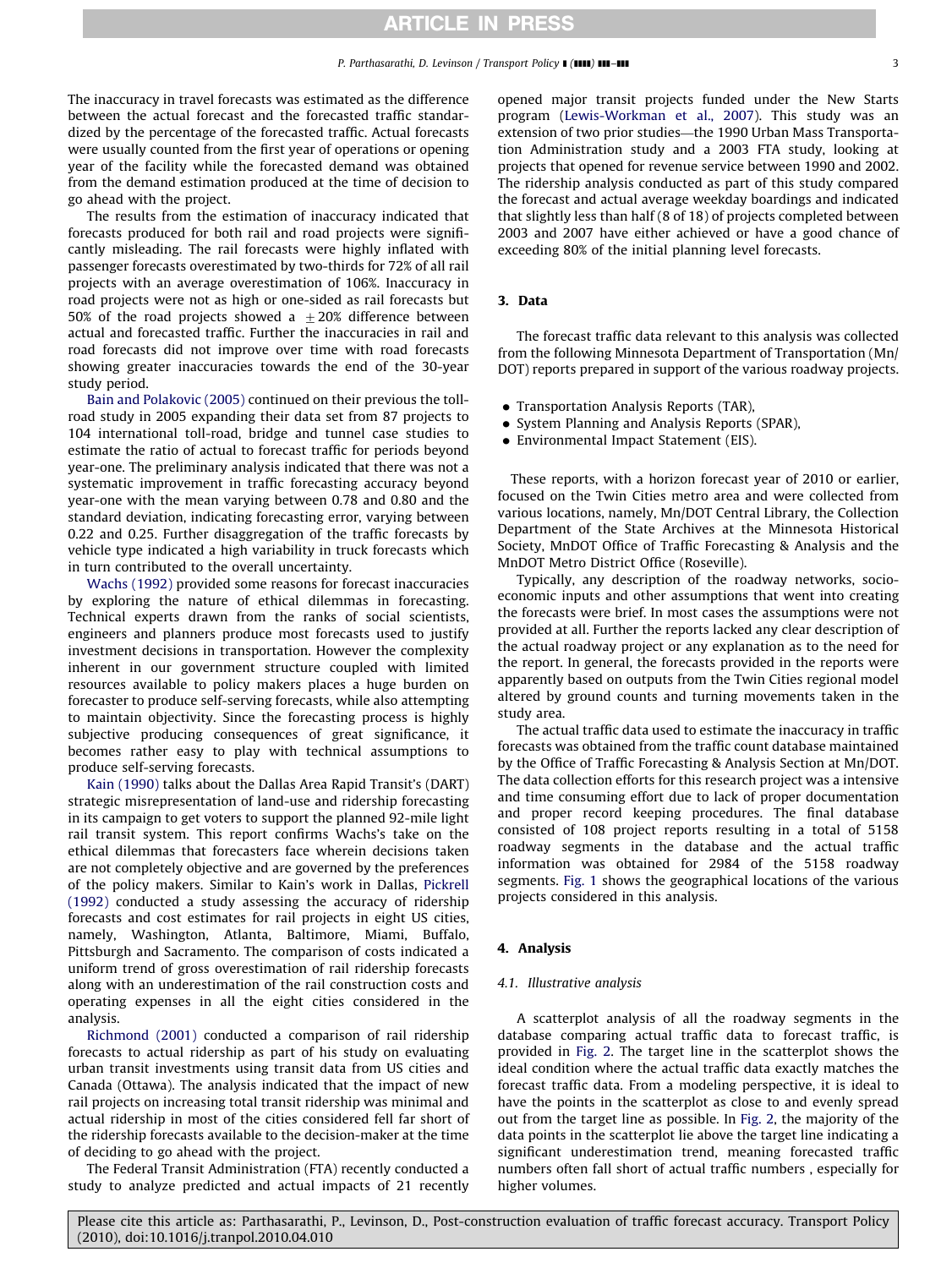#### <span id="page-3-0"></span>4 P. Parthasarathi, D. Levinson / Transport Policy **I** (IIII) **III–III**



Fig. 1. Geographical location of roadways analyzed.



Fig. 2. Scatterplot of actual traffic to forecast traffic.

The inaccuracy in traffic forecasts was estimated as

 $I = (F/A) - 1$ 1  $(1)$ 

where  $I$  is the estimated inaccuracy in traffic forecasts,  $F$  the forecast traffic, A the actual/observed traffic.

A positive inaccuracy value indicates overestimation in the traffic forecasts while a negative value indicates underestimation in traffic forecasts. A value of zero indicates an accurate forecast.

The estimated average inaccuracy by project is presented in [Fig. 3.](#page-4-0) The inaccuracy was estimated for each of the data points in the database with both forecast traffic and actual traffic

information and then averaged by project to obtain the average inaccuracy. [Table A1](#page-11-0) in the Appendix compiles the projects analyzed and the estimated average inaccuracies for each project. The estimation of average inaccuracy shows that the average inaccuracy is less than zero in 47% of the projects and the average inaccuracy is greater than zero in 49% of the projects. The estimated average inaccuracy equals zero in 4% of the projects (within  $\pm$  0.5%).

The average inaccuracy was estimated by different categories to better understand the data and underlying trends. The inaccuracy on critical links, defined here as links with the highest actual traffic, is presented in [Fig. 4](#page-4-0). This analysis was done to see if these critical links had greater accuracy compared to the other roadways in the project area. The results show a very clear trend of underestimation in the forecasts with 65% of the critical links showing underestimated traffic forecasts. 27% of the critical links have overestimated forecast traffic and only 8% of the critical links have forecast that match the actual counts (within  $\pm$  5%).

The frequency distribution plot of the inaccuracies estimated for the various roadway data points in the database is presented in [Fig. 5](#page-5-0), and indicates a trend of underestimation. 56% of the total roadway points in the database are underestimated with inaccuracy less than zero and 44% of the total roadway points are overestimated with an inaccuracy greater than zero. The highest frequency of 46% is seen between the ranges of  $-0.5-0.0$ .

The average inaccuracy by roadway functional classification is presented in [Fig. 6](#page-5-0). The roadway segments in the database with forecast traffic and actual traffic data were classified into one of five categories provided below. These classifications were based on the roadway functional classification used in the Year 2000 Twin Cities Regional Travel Demand Model.

- Freeways,
- Undivided Arterials,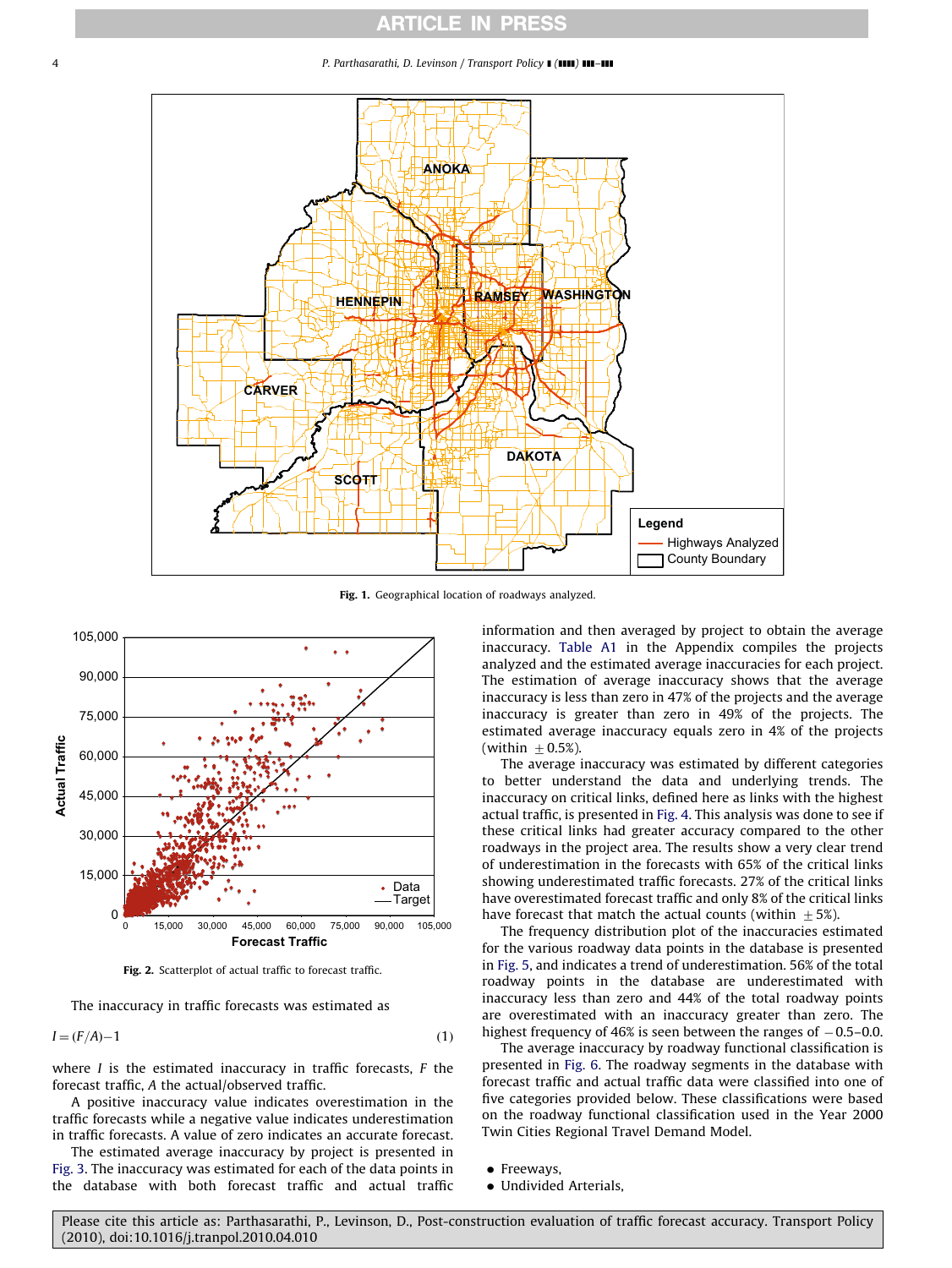P. Parthasarathi, D. Levinson / Transport Policy  $\blacksquare$  ( $\blacksquare$ )  $\blacksquare$ 

<span id="page-4-0"></span>

Fig. 3. Estimated average inaccuracy by project.



Fig. 4. Estimated inaccuracy on critical links by project.

- Divided Arterials,
- Expressways,
- Collectors.

The inaccuracy was estimated for each data point and then averaged by functional classification to obtain the inaccuracy by functional classification. [Fig. 6](#page-5-0) indicates that freeways, with an inaccuracy less than zero, are underestimated in traffic forecasts compared to the other roadways functional classifications, which are overestimated.

[Fig. 7](#page-6-0) represents the average inaccuracy stratified by the count range. This stratification indicates that the higher volume roadways are subject to the problem of underestimation compared to overestimated lower volume roads. Roadways with volumes of 20,000 or less have positive inaccuracy while higher count ranges have negative inaccuracy. This result is in line with the inaccuracy by functional classification since freeways typically carry higher volumes of traffic compared to the other roadways.

Finally the average inaccuracy was estimated for new and existing facilities in the database. This classification is based on the existence/non-existence of the concerned roadway at the time of report preparation, using information from the MnDOT construction project logs and consultations with MnDOT staff. The average inaccuracy for all existing roadway facilities, comprising of 77% of the projects in the database, was estimated to be 0.20 with the minimum and maximum inaccuracy varying between  $-0.99$  and 7.94. The average inaccuracy for the new roadway facilities, comprising of 23% of the projects, was -0.05 with the maximum and minimum inaccuracy varying between  $-0.84$  and 4.00. This indicates that forecasts on existing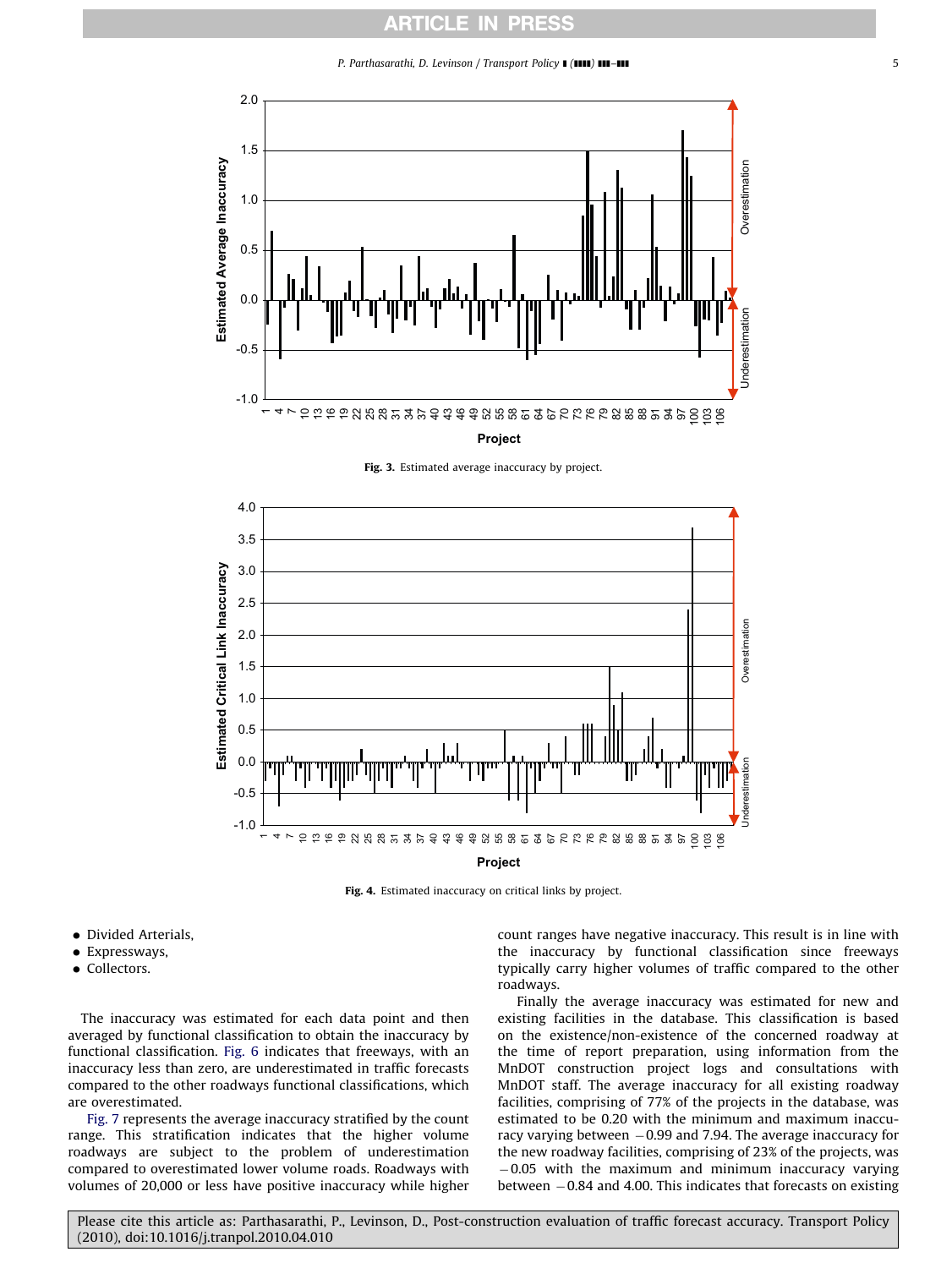#### <span id="page-5-0"></span>6 **P. Parthasarathi, D. Levinson / Transport Policy | (1111) 111-111**



### **Proportion**

Fig. 5. Frequency distribution plot of estimated average inaccuracy.



Fig. 6. Estimated average inaccuracy by roadway functional classification.

facilities in the Twin Cities are overestimated compared to new facilities.

The illustrative analysis was conducted to provide a macro level understanding of the database. The results indicate a trend of underestimation in roadway forecasts particularly in roadways of higher volumes and higher functional classifications. The next section on the quantitative analysis will look at the factors that contribute to inaccuracies in traffic forecasts.

## 4.2. Quantitative analysis

As part of the quantitative analysis, a model was developed formulating the inaccuracy in roadway forecasts as a function of certain relevant independent variables. The quantitative analysis used the same data as the illustrative analysis except that it focused only on the main roadway in each project. The analysis did not consider the side streets or other roadways in the project for which forecasts had been provided. The following additional information was collected for each of the main roadway segments in the database with both forecast traffic data and actual traffic data.

- Number of years between the year in which the report was prepared and the forecast year,
- forecast vehicle kilometers traveled (VKT) by project,
- roadway type,
- roadway functional classification,
- roadway segment direction,
- decade of report preparation,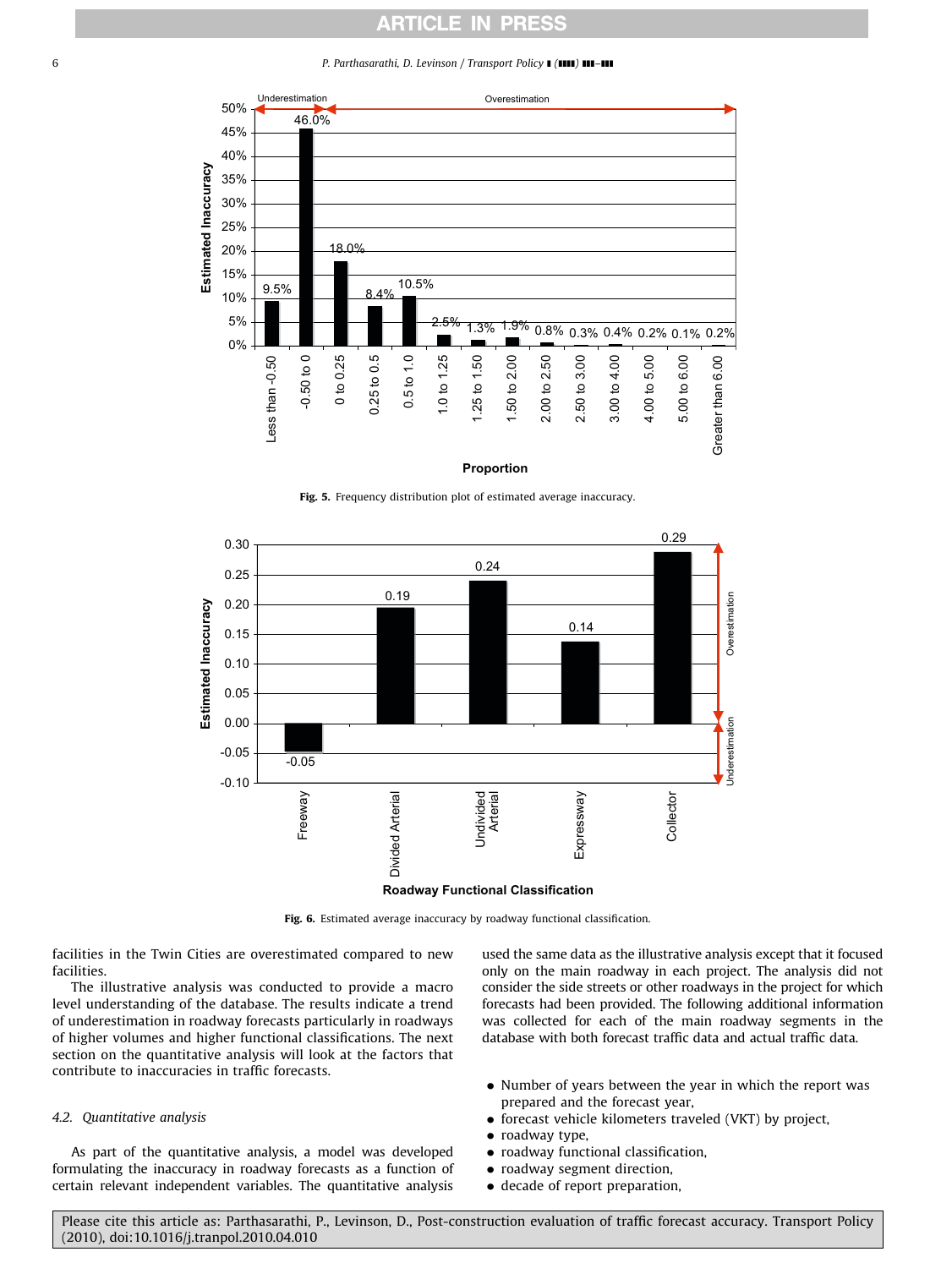P. Parthasarathi, D. Levinson / Transport Policy **| (1111) ||11-111**  $\qquad \qquad$  7

<span id="page-6-0"></span>

### **Count Range**

Fig. 7. Estimated average inaccuracy by counts.

 project status (existing/new facility) at the time of report preparation.

The forecast traffic provided on each main roadway segment was multiplied with the segment length, measured as part of this analysis. This estimated forecast VKT on each main roadway segment was then summed up by project to obtain a measure of project size. The main roadways were separated into two roadway types: radial and lateral. Roadways that radiate directly from downtown Minneapolis or St. Paul that could be used as a way to get direct access to the downtowns were classified as radial roadways. The other roadways that do not provide a direct access to the downtown were classified as laterals. For example, in the Twin Cities region, highways such as I-394, I-94, I-35W, I-35E were classified as radial roadways and roadways such as TH 100, TH 169, TH 51 were classified as lateral roadways.

The roadway functional classification is the same as the one used in the illustrative analysis and is described above in detail. The segment direction was based on the roadway direction with respect to the central cities of Minneapolis and St. Paul. The following segment direction classification was used in this analysis:

- east,
- middle.
- middle north,
- middle south,
- north.
- northeast.
- northwest,
- south,
- southeast,
- southwest,
- $\bullet$  west.

In addition, each project was classified into one of the following four time categories based on the year in which the report was prepared.

 1960–1970—refers to reports prepared between 1961 and 1970,

- 1970–1980—refers to reports prepared between 1971 and 1980,
- 1980–1990—refers to reports prepared between 1981 and 1990,
- After 1990—refers to reports prepared after 1990.

The main roadways in the database were categorized into existing or new facilities as described previously in the illustrative analysis.

The basic functional form of the regression model estimated is

$$
I = f(N, H, F, V, D, T, S) \tag{2}
$$

where *I* is the Inaccuracy ratio estimated as the difference between the forecast and actual traffic, standardized by the actual traffic, N the Number of years between report year and forecast year, H the Roadway type, F the Functional Classification (used in Model 1 alone), V the Project size measured in VKT, D the Segment direction, T the Time variable representing decade of report preparation, S the Roadway status.

A simple ordinary least squares (OLS) regression model was estimated using the roadway segments that had complete information for all the variables considered in the analysis. In addition to this simple OLS model, also referred to as the basic model, three separate regression models were estimated based on the roadway functional classification. The models thus estimated are:

- Model 1—Entire dataset,
- Model 2-Freeways,
- Model 3—Undivided arterials,
- Model 4-Other, consisting of, Expressways.
- Divided Arterials. Collectors.

The stratification and analysis of the dataset by functional classification in addition to the basic model, was to obtain a better understanding of the causal factors and the variation of their influences by roadway type. The grouping of the expressway, divided arterials and collectors into the other category in the final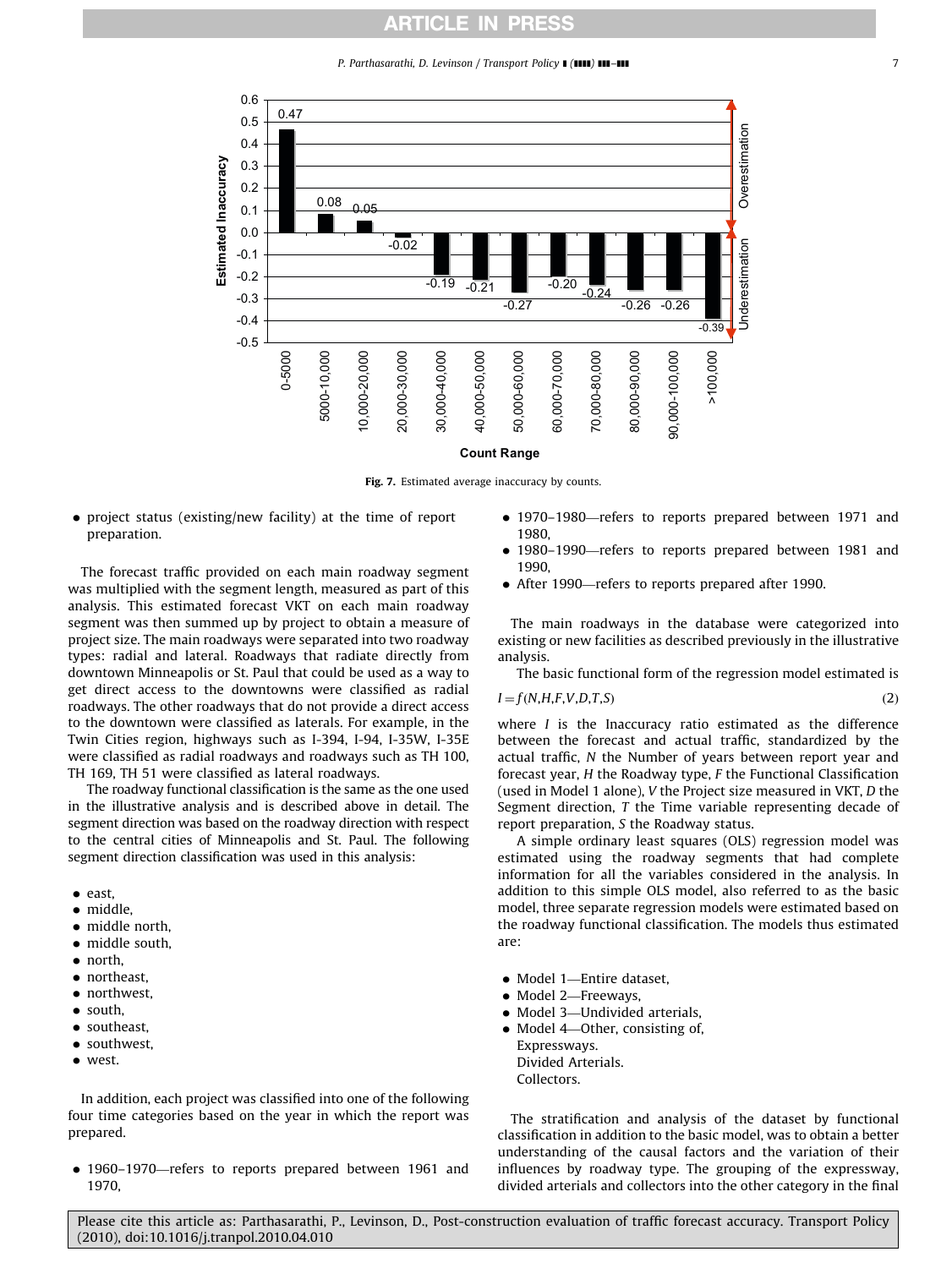#### 8 P. Parthasarathi, D. Levinson / Transport Policy ■ (1111) 111-111

#### Table 1

Results from OLS regression.

| <b>Variable</b>                                     | <b>Model 1-Entire dataset</b> |         |                                              | <b>Model 2-Freeways</b> |         |                                  | <b>Model 3-Undivided Arterials</b> |         |                  | <b>Model 4-Other</b> |         |            |  |
|-----------------------------------------------------|-------------------------------|---------|----------------------------------------------|-------------------------|---------|----------------------------------|------------------------------------|---------|------------------|----------------------|---------|------------|--|
|                                                     | Coefficient                   | t       | <b>Sig</b>                                   | Coefficient             | t       | Sig                              | Coefficient                        | t       | <b>Sig</b>       | Coefficient          | t       | <b>Sig</b> |  |
| Dependent variable: inaccuracy in roadway forecasts |                               |         |                                              |                         |         |                                  |                                    |         |                  |                      |         |            |  |
| Number of years                                     | $-3.39E - 02$                 | $-9.56$ | ***                                          | $-2.57E-02$             | $-6.95$ |                                  | $-5.72E - 02$                      | $-3.92$ |                  | $-7.30E - 02$        | $-8.35$ |            |  |
| Project VKT                                         | $-7.47E - 09$                 | $-1.43$ |                                              | $-5.54E - 09$           | $-0.23$ |                                  | $-1.30E - 08$                      | $-0.02$ |                  | $-1.22E - 08$        | $-2.25$ |            |  |
| Radial highway type                                 | $-1.08E - 01$                 | $-3.33$ |                                              | $-2.10E - 01$           | $-5.07$ | 0.00                             | $4.57E - 01$                       | 2.88    | $400$            | $-8.23E - 02$        | $-1.16$ |            |  |
| Collector                                           | $-1.12E - 01$                 | $-0.50$ |                                              |                         |         |                                  |                                    |         |                  |                      |         |            |  |
| Divided arterial                                    | $4.69E - 02$                  | 0.83    |                                              |                         |         |                                  |                                    |         |                  |                      |         |            |  |
| Expressway                                          | $9.70E - 02$                  | 2.27    |                                              |                         |         |                                  |                                    |         |                  |                      |         |            |  |
| Undivided arterial                                  | $3.11E - 02$                  | 0.64    |                                              |                         |         |                                  |                                    |         |                  |                      |         |            |  |
| East                                                | $2.64E - 01$                  | 3.23    | $\bullet\hspace{-.1cm}\bullet\hspace{-.1cm}$ | $3.47E - 01$            | 4.01    | ***                              | $2.19E - 01$                       | 0.12    |                  | $2.77E - 01$         | 1.70    |            |  |
| Middle north                                        | $-3.61E - 02$                 | $-0.49$ |                                              | $1.51E - 01$            | 1.76    | $^{\mathrm{+}}$                  | $3.19E - 01$                       | 0.78    |                  | $-4.79E - 02$        | $-0.43$ |            |  |
| Middle south                                        | $-3.48E - 01$                 | $-3.32$ |                                              | $4.44E - 02$            | 0.37    |                                  | $-9.54E - 01$                      | $-3.09$ | $\bullet\bullet$ | $-8.12E - 01$        | $-2.29$ |            |  |
| North                                               | $-1.13E - 01$                 | $-1.56$ |                                              | $1.53E - 01$            | 1.90    | $^{\mathrm{+}}$                  | $1.21E + 00$                       | 3.15    | $\approx 0$      | $-5.13E - 01$        | $-3.73$ | 0.00       |  |
| Northeast                                           | $5.52E - 01$                  | 7.20    | 646                                          | $3.68E - 01$            | 2.73    |                                  | $6.57E - 01$                       | 2.41    |                  | $7.23E - 01$         | 6.06    | 666        |  |
| Northwest                                           | $-1.93E - 01$                 | $-2.22$ |                                              | $-5.36E - 03$           | $-0.06$ |                                  | $1.32E + 00$                       | 3.19    | $400$            | $-6.78E - 01$        | $-4.08$ | 0.00       |  |
| South                                               | $-5.58E - 02$                 | $-0.78$ |                                              | $1.86E - 01$            | 2.24    |                                  | $4.80E - 01$                       | 2.07    | $\bullet$        | $-4.06E - 01$        | $-2.56$ |            |  |
| Southeast                                           | $3.58E - 01$                  | 5.14    | $-0.00$                                      | $8.47E - 01$            | 8.18    | 0.00                             | $1.63E - 01$                       | 0.80    |                  | $3.27E - 01$         | 3.11    |            |  |
| Southwest                                           | $-1.62E - 01$                 | $-2.05$ |                                              | $1.41E - 01$            | 1.37    |                                  | $3.51E - 01$                       | 1.15    |                  | $-3.05E - 01$        | $-2.56$ |            |  |
| West                                                | $-1.54E - 01$                 | $-1.86$ | $\ddot{}$                                    | $4.92E - 02$            | 0.55    |                                  |                                    |         |                  | $1.26E - 02$         | 0.07    |            |  |
| Report year between 1970 and 1980                   | $1.11E - 01$                  | 2.61    |                                              | $-1.04E - 01$           | $-1.87$ | $\begin{array}{c} + \end{array}$ | $1.15E + 00$                       | 6.02    | 444              | $1.16E - 01$         | 1.44    |            |  |
| Report year between 1980 and 1990                   | $6.38E - 02$                  | 1.35    |                                              | $-2.12E - 01$           | $-3.32$ |                                  | $-2.37E - 02$                      | $-0.16$ |                  | $3.54E - 01$         | 3.60    | ***        |  |
| Report year after 1990                              | $2.78E - 01$                  | 1.26    |                                              |                         |         |                                  | $9.54E - 01$                       | 0.52    |                  |                      |         |            |  |
| New facilities                                      | $-1.25E - 01$                 | $-3.22$ | $\Phi\Phi$                                   | $-1.18E - 01$           | $-3.11$ | $\bullet\bullet$                 | $-5.27E - 01$                      | $-0.30$ |                  | $-2.38E - 01$        | $-2.10$ |            |  |
| Constant                                            | $1.64E + 00$                  | 18.63   | ***                                          | $5.35E - 01$            | 5.17    | 0.00                             | $3.28E - 01$                       | 0.95    |                  | $1.41E + 00$         | 8.16    |            |  |
| Number of observations                              | 1275                          |         |                                              | 745                     |         |                                  | 185                                |         |                  | 345                  |         |            |  |
| F(x,x)                                              | 19.96                         |         |                                              | 24.13                   |         |                                  | 6.01                               |         |                  | 11.91                |         |            |  |
| Prob > F                                            | 0.0000                        |         |                                              | 0.0000                  |         |                                  | 0.0000                             |         |                  | 0.0000               |         |            |  |
| Adj. R-squared                                      | 0.2381                        |         |                                              | 0.3322                  |         |                                  | 0.3034                             |         |                  | 0.3366               |         |            |  |

Note: Other includes Expressways, Divided Arterials & Collectors.  $p^+p$  < 0.10,  $\dot{p}$  < 0.05,  $\ddot{p}$  < 0.01,  $\ddot{p}$  < 0.00.

regression model (model 4) was to ensure adequacy in sample size.

The results of all the four analyses are provided in Table 1 and identify the factors that influence the inaccuracies in roadway forecasts. A variable which is positive and significant increases the inaccuracy indicating overestimation, while a variable that is negative and significant decreases the inaccuracy ratio resulting in underestimation. The variables that have a significant influence (positive or negative) are identified in Table 1.

The stratification of the data by functional classification did not show major differences in the patterns of influence but indicates significant minor distinctions. The results of the basic model (model 1) alone will be presented here for brevity. We can see that the increase in the number of years between the report year and forecast year results in underestimation of traffic forecasts. Radial roadways are more underestimated compared to lateral roadways in the region. The functional classification of the roadway does not play an influencing role except for expressways which are subject to overestimation with respect to freeways.

Compared to roadways located between the cities of Minneapolis or St. Paul, roadways located in the middle south (between Minneapolis and St. Paul), southwest, northwest and west direction show a trend of underestimation while roadways in the east, northeast and southeast directions show overestimation in traffic forecasts.

The reports prepared in the decade between 1970 and 1980 produced overestimated forecasts compared to the base decade of 1960–1970 but the other time categories do not play an influencing role on forecast inaccuracy. The roadway status (existing/new) at the time of report preparation influences the inaccuracy in forecasts with new facilities underestimated in traffic forecasts compared to the existing roadway facilities. The size of the roadway project does not influence the inaccuracy in forecasts.

The quantitative analysis was conducted to go beyond the illustrative analysis and identify factors that contribute to the underestimation or overestimation in traffic forecasts. While the estimated model was a simple OLS model, the results confirm that the inaccuracy in traffic forecasts is influenced by many factors and also shows the type of influence that each of the variables have on forecast inaccuracy. Both the illustrative analysis and quantitative analysis utilized the actual traffic counts to compare against the forecast traffic. It is important to note that in both these analysis, the actual ground traffic counts need not be 100% accurate and are subject to their own set of data collection errors. Hence the inaccuracy estimates measured here might vary based on the errors present in the actual traffic information.

### 4.3. Qualitative analysis

Similar to the analysis used by [Flyvbjerg et al. \(2005\)](#page-14-0), the qualitative analysis involved interviewing modelers in the Twin Cities who have had experience working with the Twin Cities travel demand models. The goal was to obtain their perspectives on the modeling process, which might provide some useful insights into reasons for inaccuracies in forecasting.

A total of seven people were interviewed in this process and the interviews were conducted between May–June 2008. The interviewees varied in terms of their actual hands-on experience with the models and ranged from modelers who were actually involved in the technical development of the model to planners whose expertise were limited to using the results from the model for various roadway projects. The interviews were conducted with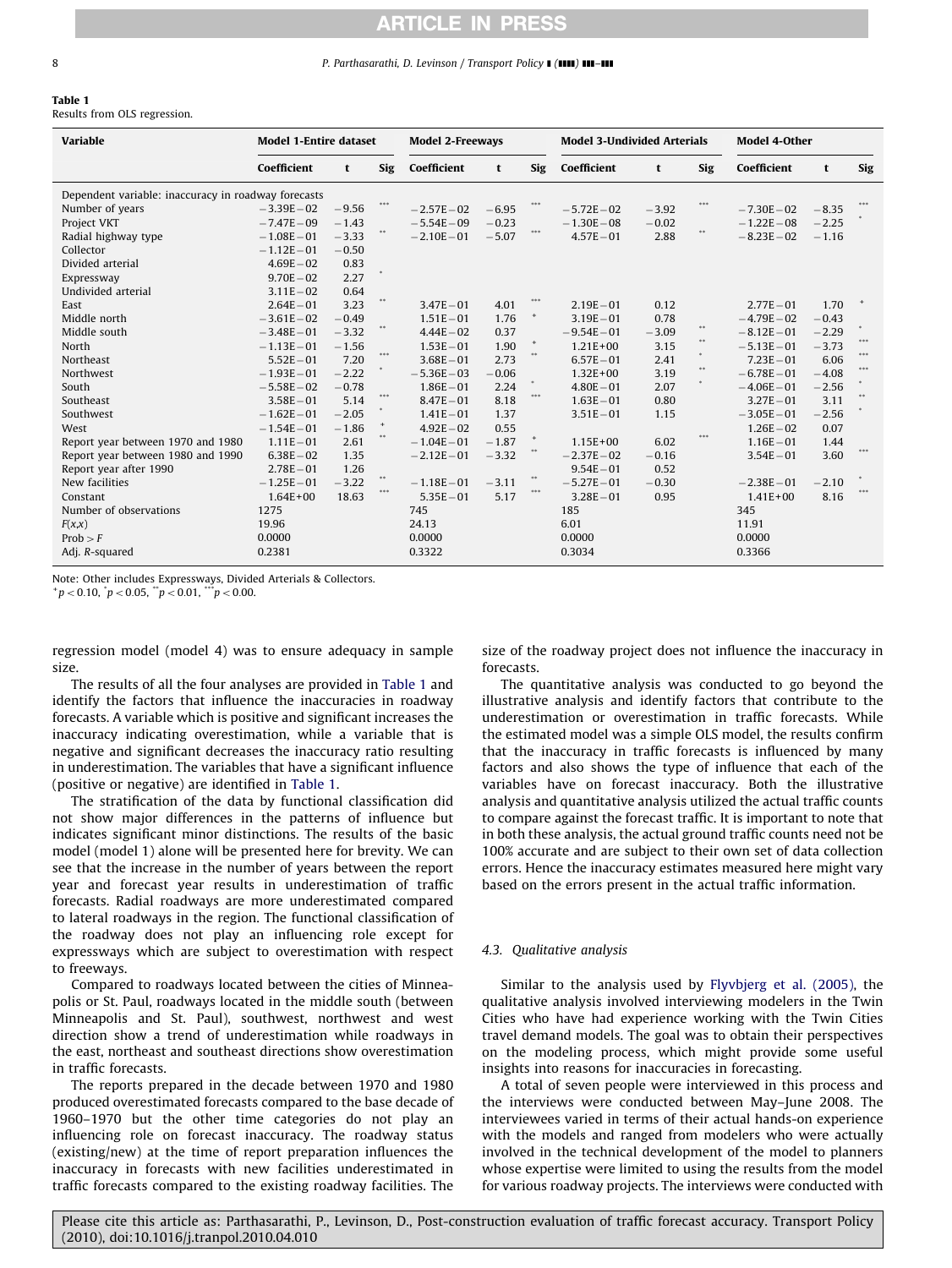both private sector consultants and employees of public agencies and conducted either via email and over the phone.

Each of the interviewees were asked a standard set of five questions, which are provided below:

- 1. your understanding of the possible sources of error in the Twin Cities models,
- 2. with the current expertise in modeling that we have, what could have be done differently with model development in 1970s, 1980s,
- 3. how does the Twin Cities model compare with other models that you have worked with or had an opportunity to look at,
- 4. how would you respond to criticisms against modeling? Many people argue that the most models underestimate/ overestimate the traffic forecasts and hence it is not worthwhile to be spending time, money and efforts on modeling,
- 5. have there been instances on political compulsions influencing the model forecasting in the Twin Cities?

A complete copy of the seven interviews is not presented here for brevity but a summary of the responses from the interviews are provided below.

While each interviewee provided different reasons for inaccuracies in traffic forecasts, the inability of the model to understand and predict fundamental societal changes was the most often stated reason. The change in the labor force due to increased participation of women was one of the commonly quoted examples of the model's inability to properly account for travel behavior. Other factors such as increases in mobility, auto ownership, influence of the internet and technology on travel were also provided as examples of the model's inability to understand and incorporate societal changes.

Another very important reason often provided by the interviewees were errors in the socio-economic inputs that fed into the model along with the locational distribution of forecasted demographics. The development of socio-economic forecasts used in older models was done exclusively by the Metropolitan Council and Mn/DOT without any input from local communities. The involvement of local communities in the 1990s helped correct this error to a certain extent. However, community participation introduced new errors into the modeling process due to aggressive forecasting by local communities, without any thought as to where the growth should be allotted or any understanding of ways to meet the infrastructure requirements of the forecasted population and employment. It is only in the last 8–10 years that communities have started to understand the importance of realistic socio-economic forecasts. The difference between planned and actual highway network construction was also provided as another reason for inaccuracy in forecasts.

The technical and computational limitations in the older models made it difficult for modelers to track errors, conduct sensitivity tests etc. to ensure the reasonableness and accuracy of their forecasts. The complicated nature of the models also resulted in limited oversight to a select few individuals, which meant fewer discussions and fewer people looking at the model forecasts to ensure reasonableness.

From a technical standpoint, the trip distribution model came in for criticism because a basic understanding of the basic trip patterns in the region is still lacking. Other technical aspects of the model criticized by interviewees, include the assigned importance of home based work (HBW) trips compared to other purposes, traditional focus on principal arterials with little importance to assignment on collectors/minor arterials, inability of the model to handle peak spreading and the assumption of a fixed percentage of daily traffic for the peak periods and the

handling of special generators, especially big ones such as the Mall of America.

The interviewees agreed that, compared to other regions, political compulsions were less of a major influencing factor in traffic forecasts for the Twin Cities. Some of the interviewees indicated that in terms of model input assumptions such as roadway capacities, socio-economic inputs, private consultants were more likely than public employees to face pressure from the clients. Public agencies in the Twin Cities face less political pressure, however, sometimes there is a ''push'' to use existing or expected assumptions which may not sync with the data in hand.

All interviewees agreed models were required for accurate forecasting. The view of the interviewees was that criticisms against the use of modeling in forecasting arises when, for example, results are used by policy makers who lack an understanding of the process behind the numbers or when policy makers apply a macro level model to a micro level study area without adequate changes to the parameters of the model given the difference in the scale of analysis. Additionally issues arise from the lack of understanding that models are best used for highlighting differences between various scenarios rather than providing absolute numbers. The interviewees also argued that models need to be looked at as only one of many tools to help in the decision making process. Use of alternative techniques to models, such as growth rates, will work only in few scenarios. Hence models are absolutely essential to forecasting the future.

#### 5. Understanding reasons for forecast inaccuracy

One of the primary objectives in this research was to test for the presence of inaccuracy in roadway traffic forecasts using Twin Cities data. Another important objective of this research was to identify the reasons for the presence of inaccuracy in traffic forecasts. Such an analysis would ideally involve looking at input assumptions (roadway network, socio-economic forecasts, trip rates etc.) that went into creating the forecasts for each of the projects in the database. The difficulties encountered in the data collection efforts of this research project combined with minimal documentation provided in each project report, and finally the inability to obtain actual model files from 1970 and 1980 models highlighted the in-feasibility of such an approach.

Rather than attempt to collect the input information for each of the project reports in the database, it was decided to collect input information that might have been used in the regional travel demand model to prepare forecasts. As indicated in the above data section, most forecasts in the database were prepared based on the regional travel demand models, modified by ground counts and turning movements. So comparing model inputs to actual numbers would help shed light on the reasons for forecast inaccuracy.

In the quantitative analysis, errors in the socio-economic inputs that feed into the model along with the locational distribution of forecasted demographics were identified as important reasons for forecast inaccuracy. Some of the interviewees indicated that the demographic forecasts were overoptimistic especially in the 1970s, when forecasts were governed by the Metropolitan Council's growth objective of ''4 million by the year 2000''.

[Table 2](#page-9-0) provides a comparison of demographic forecasts to the actual numbers, estimated as an inaccuracy ratio. The demographic forecasts were prepared by Metropolitan Council for the 7-county metro in March 1975 for future years 1980, 1990 and 2000 and used in the respective regional travel demand models. The actual Census demographics for Minnesota was obtained from the datanet hosted at the Minnesota Land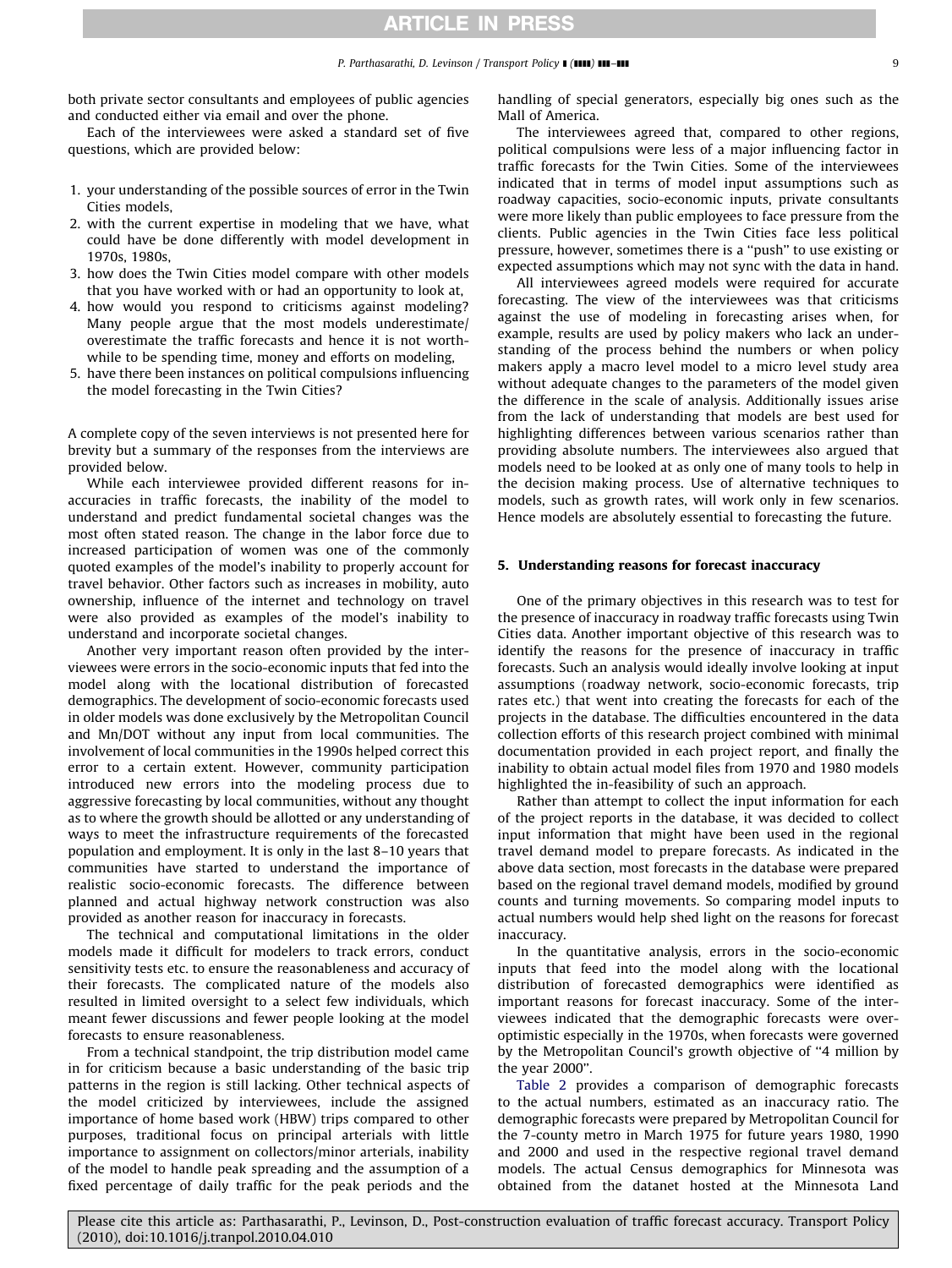#### <span id="page-9-0"></span>10 **P. Parthasarathi, D. Levinson / Transport Policy II (1111) 111-111**

## Table 2

Comparison of demographic forecasts.

| Average inaccuracy estimated using 1975 Metropolitan council forecasts<br>County | 1980 Population | 1990 Population | 2000 Population |
|----------------------------------------------------------------------------------|-----------------|-----------------|-----------------|
| Anoka                                                                            | 0.08            | 0.01            | $-0.07$         |
| Carver                                                                           | 0.02            | 0.19            | 0.04            |
| Dakota                                                                           | 0.17            | 0.19            | 0.19            |
| Hennepin                                                                         | 0.10            | 0.08            | 0.06            |
| Ramsey                                                                           | 0.12            | 0.17            | 0.22            |
| Scott                                                                            | 0.02            | 0.04            | $-0.11$         |
| Washington                                                                       | 0.11            | 0.27            | 0.22            |
| <b>Total 7-county</b>                                                            | 0.11            | 0.12            | 0.10            |

#### Table 3

Summary of travel behavior inventory (TBI) data.

| <b>Variables</b>                    |      | Travel behavior inventory data | Percentage change |      |      |      |               |           |
|-------------------------------------|------|--------------------------------|-------------------|------|------|------|---------------|-----------|
|                                     | 1949 | 1958                           | 1970              | 1982 | 1990 | 2000 | 1990-1970 (%) | 2000-1970 |
| HBW average trip length: miles      | na   | na                             | 6.6               | 8.1  | 9.2  | 11.4 | 40%           | 74%       |
| HBW average trip time: minutes      | na   | na                             | 19.8              | na   | 21.2 | 25.6 | 7%            | 29%       |
| Trips per capita                    | 1.8  | 2.5                            | 2.7               | 3.4  | 3.9  | 4.2  | 43%           | 54%       |
| Trips per household                 | na   | 7.5                            | 8.9               | 9.1  | 10.1 | 10.3 | 14%           | 16%       |
| Persons per household               | na   | na                             | 3.3               | 2.7  | 2.6  | 2.5  | $-22%$        | $-25%$    |
| Workers per household               | na   | na                             | 1.3               | 1.4  | 1.4  | na   | 9             | na        |
| Auto occupancy: HBW                 | 1.1  | 1.1                            | 1.2               | 1.2  | 1.1  | 1.1  | $-10%$        | $-12%$    |
| Auto occupancy: overall             | 1.6  | 1.6                            | 1.5               | 1.3  | 1.3  | 1.4  | $-14%$        | $-10%$    |
| Percentage of women in labor force* | na   | na                             | 49%               | 60%  | 68%  | 73%  | 39%           | 49%       |

\* Source: 2005 Twin Cities Transportation System Performance Audit.

Management Information Center (LMIC) and the National Historical Geographical Information System (NHGIS) [\(Land](#page-15-0) [Management Information Center, 2008; Minnesota Population](#page-15-0) [Center, 2008\)](#page-15-0).

The comparison indicates a trend of overestimation in demographic forecasts with all counties showing an inaccuracy ratio of greater than zero except for the year 2000 forecasts for fast growing suburban Anoka and Scott counties. The results from the comparative analysis indicate the presence of errors in the demographic forecasts used in the travel demand models, which may have contributed to the inaccuracy in the roadway forecasts.

Another component of the modeling process that may have contributed to the overall inaccuracy in traffic forecasts is the trip generation/travel behavior component. The regional travel demand models used in the Twin Cities are typically based on the Travel Behavior Inventory (TBI) survey. The TBI is a Twin Cities comprehensive travel survey conducted jointly by the Metropolitan Council and Mn/DOT about every 10 years. The travel characteristics estimated from the TBI are used to update the regional travel demand model for forecasting purposes [\(Metro](#page-15-0)[politan Council of the Twin Cities Area, 2003](#page-15-0)).

Since it was not possible to obtain the actual model files from the 1970s and 1980s, we instead looked into the TBI data for an understanding of travel behavior characteristics used in the models to produce forecasts. Table 3 provides a summary of the TBI data from 1949 to 2000. It can be seen that the average homebased work (HBW) trip length, trips per capita and trips per household show an increasing trend while the auto occupancy and persons per household show a decreasing trend.

The regional travel demand models were developed based on the actual TBI data for the base year and typically used similar travel characteristics for the forecast year. So a 1990 traffic forecast prepared using the 1970 travel demand model would use travel characteristics from the 1970 TBI for the base year traffic and characteristics similar to 1970 TBI for 1990 traffic forecasts. The 1970 model used to prepare 1990 traffic forecasts would most likely not have incorporated the following changes between 1970 and 1990, given below:

- a 40% increase in home-based work (HBW) trip lengths,
- a steep increase in trip making characteristics—a 43% increase in trips per capita, a 14% increase in trips per household, a 39% increase in women labor force participation,
- a 22% decrease in persons per household combined with a 9% increase in workers per household,
- a 10% decrease in HBW auto occupancy and a 14% decrease in overall auto occupancy.

The inability of travel demand models to incorporate such fundamental shifts in travel behavior could be an important reason for inaccuracy in traffic forecasts.

Another possible reason for inaccuracy in roadway traffic forecasts could be the differences between the assumed highway network and the actual in-place network. Most roadway projects suffer a gap between the planning stage and actual construction/ implementation stage, which is magnified by delays encountered during actual roadway construction. In addition, roadway alignment plans undergo many changes. The initially analyzed alignment might be very different from the actual in-place alignment. In some cases, forecasts include the presence of entire roadways that fail to be constructed within that forecast year.

It was not possible to identify the roadway network assumptions for each project report in the database. Therefore we decided to conduct a macro-level analysis by comparing the network assumptions from the Transportation Policy Plans (TPP) and other comprehensive plans against the actual year of roadway construction. The TPP is prepared by the Metropolitan Council as part of the comprehensive development guide also called the Regional Development Framework (RDF) for the Twin Cities seven-county metropolitan area. The TPP describes the transportation policies and plans that the Metropolitan Council plans to implement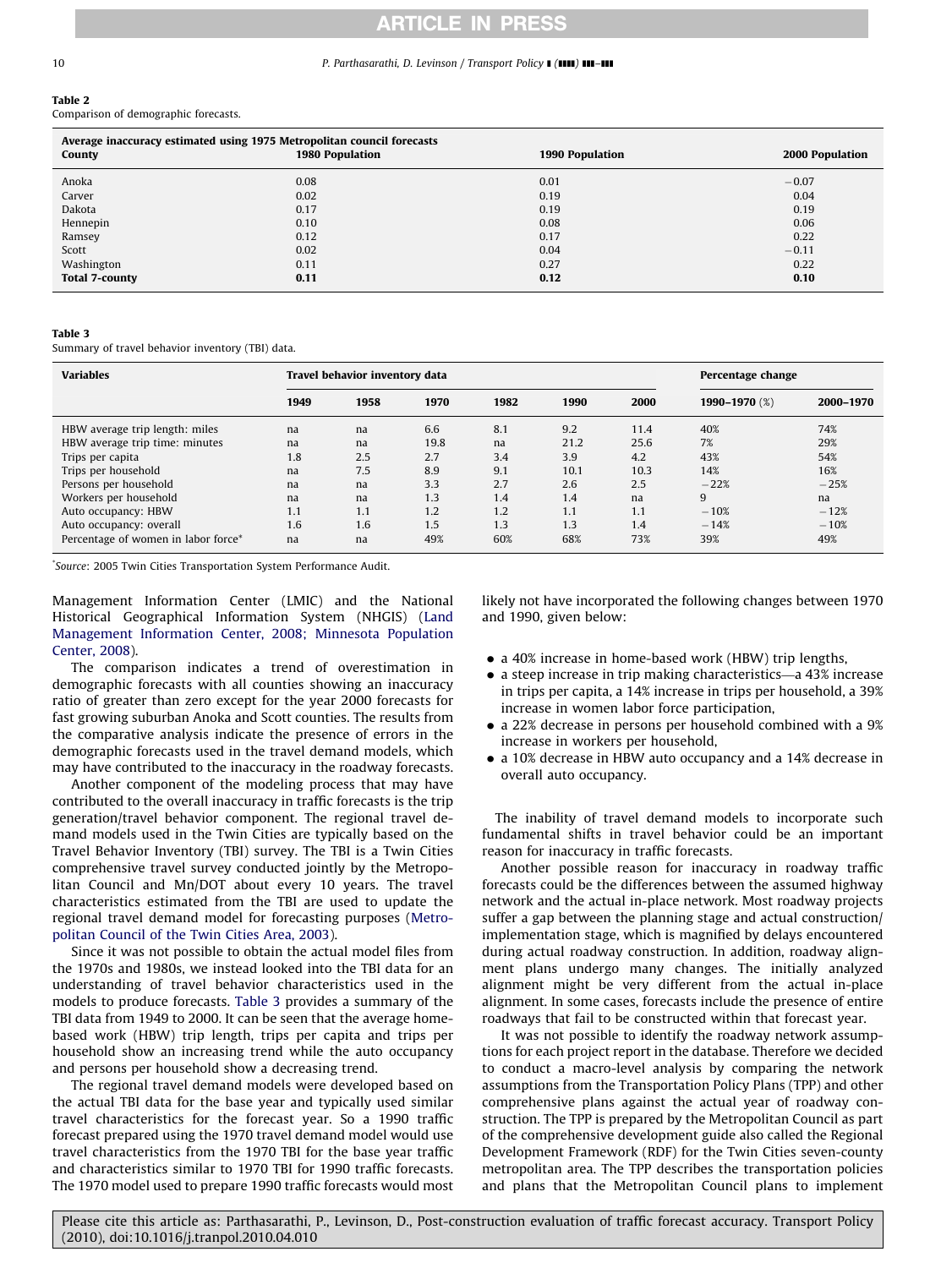#### P. Parthasarathi, D. Levinson / Transport Policy **I** (**IIII) III-III** 11

#### Table 4

Comparative analysis of highways identified in the 1976 regional development framework.

| <b>Highways</b> <sup>a</sup>        | From                    | To                      | <b>Year built</b>                         |
|-------------------------------------|-------------------------|-------------------------|-------------------------------------------|
| $I-35E$                             | West Seventh Street     | $I-94$                  | 1984-1991                                 |
| $I-35E$                             | $I-35$                  | State Highway 110       | 1981-1985                                 |
| $I-94$ (Mpls)                       | <b>US 12</b>            | 57th Ave N              | 1980-1982                                 |
| $I-494$                             | State Highway 5         | $I-494$                 | 1982-1986                                 |
| <b>US 10</b>                        | Ramsey Co Rd J          | State Highway 47        | 1990                                      |
| US 169 (W River Rd)                 | 86th Ave N              | Northtown Corridor      | 1983                                      |
| US 169/ State 101 (Shakopee Bypass) | US 169                  | State Highway 13        | 1976-1980                                 |
| <b>US 169/212</b>                   | $I-494$                 | <b>State Highway 41</b> | 1994-1996                                 |
| Co Rd 18 (Hennepin)                 | 5th Street S            | Minnetonka Blvd         | 1994                                      |
| Co Rd 62 (Hennepin)                 | <b>Co Rd 18</b>         | $I-494$                 | 1985-1986                                 |
| <b>Northtown Corridor</b>           | <b>US 169</b>           | $I-94$                  | Not built yet                             |
| <b>Northtown River Crossing</b>     | <b>US 10</b>            | <b>US 169</b>           | 1998                                      |
| LaFayette Expressway (52)           | I-494/State Highway 110 | State Highway 55/52     | 1985-1994                                 |
| $I-335$                             | $I-94$                  | $I-35W$                 | <b>Control Section eliminated in 1979</b> |

<sup>a</sup> New facilities expected to be constructed to complete the 1990 Metropolitan highway system.

between the plan's adoption year and the plan's forecast year to meet the regional goals of the RDF. The Metropolitan Council's current 2030 Transportation Policy Plan was approved and adopted by the council on December 15, 2004 [\(Metropolitan](#page-15-0) [Council of the Twin Cities Area, 2004](#page-15-0)).

Table 4 provides a comparison of the roadways identified in the 1976 RDF and expected to be completed by 1990 against the actual year of construction of each roadway. These highway network assumptions would have been used in the regional travel demand models to produce forecasts for 1990 and later.

The rows highlighted in bold in Table 4 are highways that did not get completed by 1990 and in some cases ended up not being built at all. For example, the I-335 alignment, proposed in the 1976 RDF, between I-94 and I-35W, has been eliminated from consideration by Mn/DOT and there are currently no plans to construct this section. Similarly the section of Northtown Corridor between I-94 and US 169 has still not been completed even though it was identified to be completed by 1990. The differences between assumed networks and planned networks arise, namely because of construction delays, funding issues, public opposition, shift in regional planning goals etc. Nevertheless, such differences between assumed networks and in-place networks contribute to the inaccuracy in project forecasts.

This macro-level analysis indicates that the inaccuracies in roadway forecasts arise from different sources, some of which have been described above. While the difficulties in data collection limited the type of detailed analysis that could have been otherwise conducted, the results highlight the differences between forecasted and actual inputs that feed into the model forecasting process, which consequently result in forecast errors.

#### 6. Conclusions

The objective of this study was to use Minnesota data to estimate the inaccuracy present in roadway forecasts and identify the reasons for inaccuracy. The illustrative analyses indicated a trend of underestimation in roadway forecasts. This was especially true in the case of higher volume roadways and higher functional classification roadways, such as freeways. A simple OLS model shed light on the factors influencing forecast inaccuracy and the pattern of influence of each variable on overall traffic inaccuracy. Variables such as the number of years between the report year and forecast year, roadway functional classification, roadway direction, year of report preparation and roadway status significantly underestimated traffic forecasts.

The qualitative analysis helped identify, from a modeler's perspective, possible sources of inaccuracy in traffic forecasts. Identified errors in model inputs such as demographic forecasts, trip making characteristics and network differences all contribute to the total inaccuracy in roadway forecasts, though the extent of any one variable's contribution is difficult to estimate with the data available. Modeling methodologies such as the use of capacity constraints, improvements in equilibrium assignment techniques, and mode choice routines change over time, which increases methodological inconsistencies that also contribute to the differences in roadway traffic forecasts prepared over various years.

The data collection efforts on this research project were much more laborious and time consuming than anticipated. The unavailability of the data in electronic format, lack of proper documentation, poor record keeping and data archiving procedures complicated the data collection process and subsequent analyses. Many of the older model files were in paper format and disappeared from the archives, compounded by the turnover in office personnel and changes in office venues.

Based on experiences conducting this study, one of the most important recommendation we can make, is to emphasize the benefits gained by agencies when record keeping and data archiving procedures are consistent and up-to-date. A documented history would make it easy to look back at the modeling process (inputs, assumptions, technical methods); thus much more could be learned from other types of analyses (sensitivity analysis, backcasting procedures) in investigating the reasonableness of traffic forecasts.

By nature of any process that looks at the long-term health of a system, the forecasting task is a complicated one. It is especially difficult to anticipate changes or control for errors in model forecasts. In some cases, it is almost impossible to predict or incorporate factors outside the control of the planning agency. For example, the worldwide financial crises or threats to national security are known to influence the travel patterns of individuals; nevertheless, it is not easy to know to what extent these issues will be a problem in future years.

Societal changes such as improvements in technology, internet use and rising gas prices contribute to changes in the way people travel and make residential and employment decisions. Most modelers interviewed as part of this research acknowledged the lack of a proper understanding of travel behavior and trip distribution could be possible sources for model errors. The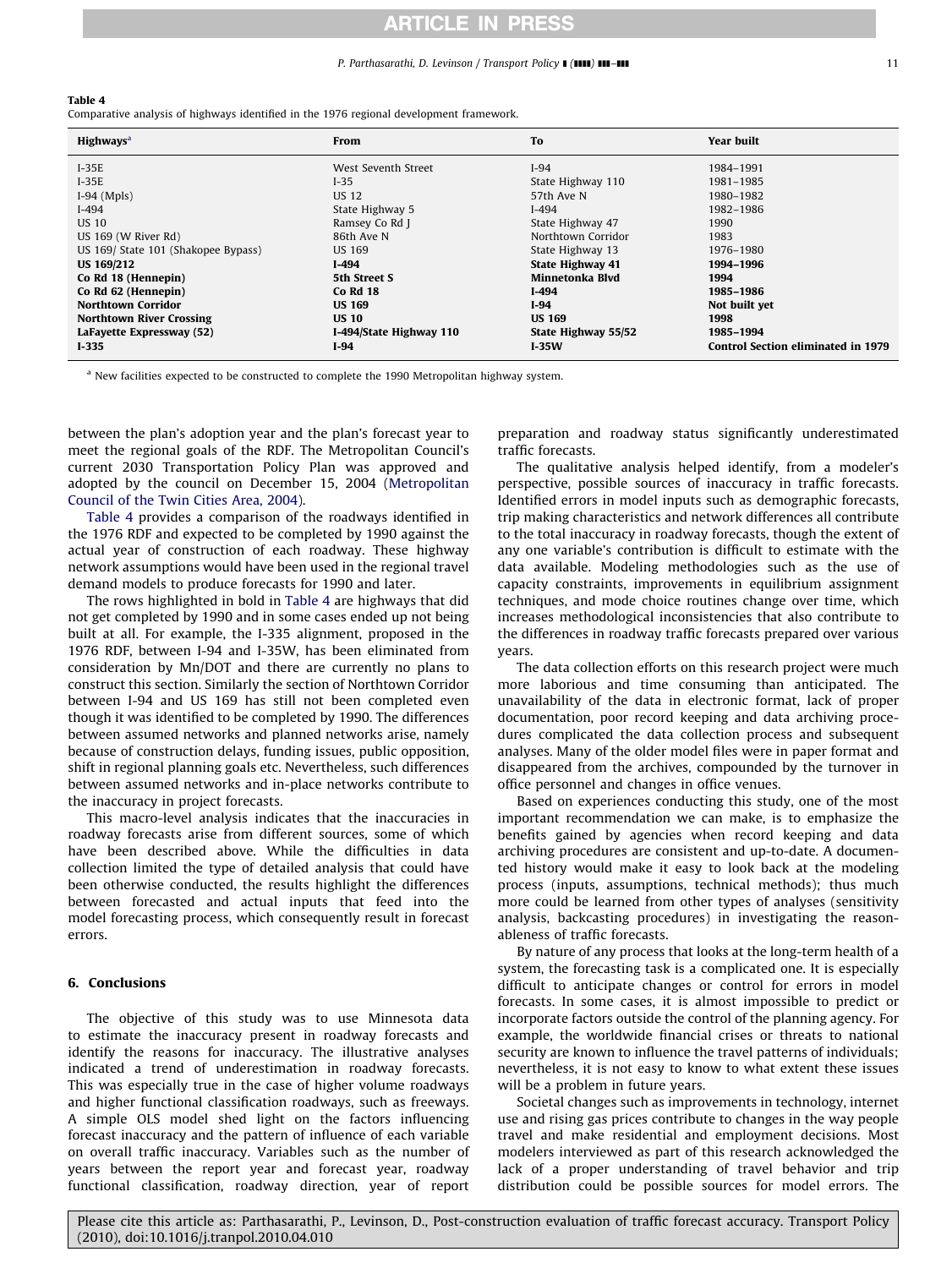## Table A1

<span id="page-11-0"></span>

| Id             | <b>Report</b>                         | <b>Description</b>                                                                                         | Year         | Report Forecast Number<br>Year | of Years       | Total No. of<br><b>Forecast Links</b> Traffic Links <sup>a</sup> | Total No. of Actual Avg. | Inaccuracy   | Variance Min. | <b>Inaccuracy Inaccuracy</b> | Max.         |
|----------------|---------------------------------------|------------------------------------------------------------------------------------------------------------|--------------|--------------------------------|----------------|------------------------------------------------------------------|--------------------------|--------------|---------------|------------------------------|--------------|
| -1             | <b>SPAR-202</b>                       | I-394-Third Ave Distributor from 13th Street N to Washington Ave                                           | 1978         | 2000                           | 22             | 117                                                              | 20                       | $-0.24$      | 0.14          | $-0.80$                      | 0.50         |
| 2              | <b>TA-M372B</b>                       | Proposed New Alignments on TH 5 and County Road 30 from Birch Street 1991<br>to Island View Road (Waconia) |              | 2010                           | 19             | 48                                                               | 14                       | 0.69         | 2.01          | $-0.11$                      | 4.00         |
| 3              | TA-M329                               | PropTH 10/TH 610 from Prop TH169(Osseo By-Pass) to TH35W                                                   | 1985         | 1987/<br>2000/<br>2010         | 15             | 157                                                              | 56                       | 0.00         | 0.10          | $-0.45$                      | 0.94         |
| 4              | TA-M335                               | CSAH 14 from CSAH 17 to East Carver County Line                                                            | 1985         | 2003                           | 18             | 3                                                                | 3                        | $-0.59$      | 0.01          | $-0.67$                      | $-0.49$      |
| 5              | TA-M336                               | TH35W From TH694 to Prop TH10                                                                              | 1985         | 2000                           | 15             | 58                                                               | 34                       | $-0.07$      | 0.07          | $-0.37$                      | 0.66         |
| 6              | TA-M337                               | TH 100 from CSAH 10 to TH 394                                                                              | 1986         | 2000                           | 14             | 92                                                               | 58                       | 0.25         | 0.13          | $-0.09$                      | 1.88         |
| $\overline{7}$ | TA-M343                               | Lake Street from W River Rd to Mississippi River Blvd                                                      | 1986         | 2000                           | 14             | 22                                                               | 14                       | 0.21         | 0.06          | $-0.11$                      | 0.60         |
| 8              | TA-M238                               | I 94: Tunnel to TH 51(Snelling Ave)                                                                        | 1979         | 2000                           | 21             | 37                                                               | 24                       | $-0.30$      | 0.02          | $-0.80$                      | 0.14         |
| 9              | <b>TA-M240</b>                        | TH 55—Pine Bend to Hastings                                                                                | 1980         | 2000                           | 20             | 28                                                               | 12                       | 0.11         | 0.29          | $-0.25$                      | 1.24         |
| 10             | TA-M242                               | TH 120 from Lower Afton Road to TH 244                                                                     | 1980         | 2005                           | 25             | 232                                                              | 92                       | 0.43         | 1.32          | $-0.58$                      | 6.61         |
| 11             | TA-M245                               | TH 13-TH 35E Interchange Area                                                                              | 1980         | 2003                           | 23             | 24                                                               | 10                       | 0.04         | 0.13          | $-0.32$                      | 0.58         |
| 12             | <b>SPAR-208</b>                       | TH 61—South of Warner Rd to the Washington County Line                                                     | 1978         | 2002                           | 24             | 36                                                               | 12                       | $-0.01$      | 0.05          | $-0.45$                      | 0.17         |
| 13             | SPAR-208A                             | TH 61-Intersection of Warner Rd and Burns Ave                                                              | 1979         | 2002                           | 23             | 18                                                               | 10                       | 0.33         | 0.23          | $-0.08$                      | 0.90         |
| 14             | <b>SPAR-210</b>                       | TH 36-Lexington to Dale                                                                                    | 1978         | 2003                           | 25             | 24                                                               | 14                       | $-0.02$      | 0.06          | $-0.30$                      | 0.31         |
| 15             | SPAR-220                              | TH 51 at TH 212                                                                                            | 1978         | 2002                           | 24             | 12                                                               | 8                        | $-0.11$      | 0.01          | $-0.21$                      | 0.10         |
| 16             | <b>SPAR-224</b>                       | TH 35E-TH 35W to TH 110                                                                                    | 1979         | 2000                           | 21             | 52                                                               | 44                       | $-0.43$      | 0.02          | $-0.68$                      | 0.00         |
| 17             | <b>SPAR-227</b>                       | TH 94—TH 35E Capitol Approach                                                                              | 1979         | 2002                           | 23             | 31                                                               | 16                       | $-0.35$      | 0.01          | $-0.54$                      | $-0.20$      |
| 18             | <b>SPAR-246</b>                       | TH 35 and Crystal Lake Road                                                                                | 1980         | 2003                           | 23             | 16                                                               | 8                        | $-0.35$      | 0.25          | $-0.64$                      | 0.46         |
| 19             | <b>TA-M255A</b>                       | TH 51 from Como to TH 36                                                                                   | 1982         | 2004                           | 22             | 120                                                              | 32                       | 0.07         | 0.05          | $-0.36$                      | 0.51         |
| 20             | TA-M286                               | TH 35 and Little Canada Road                                                                               | 1981         | 2005                           | 24             | 28                                                               | 14                       | 0.19         | 0.15          | $-0.29$                      | 0.69         |
| 21             | SPAR-215                              | TH 494 from TH 36 to Mississippi River Bridge                                                              | 1979         | 2003/<br>1993/<br>1983         | 24             | 76                                                               | 50                       | $-0.10$      | 0.11          | $-0.62$                      | 0.97         |
| 22             | SPAR-202A                             | I 394—From TH 10—CSAH 15 in Wayzata to Washington Ave in<br>Minneapolis                                    | 1978         | 2000                           | 22             | 150                                                              | 62                       | $-0.16$      | 0.27          | $-0.84$                      | 1.84         |
| 23             | TA-M345                               | TH 7-From TH 41 to TH 101                                                                                  | 1986         | 2000                           | 14             | 118                                                              | 20                       | 0.53         | 1.22          | $-0.01$                      | 4.56         |
| 24             | TA-M346                               | CSAH 1-Nesbitt Ave to Yukon Ave                                                                            | 1986         | 2000                           | 14             | 56                                                               | 18                       | 0.00         | 0.12          | $-0.33$                      | 0.63         |
| 25             | TA-M307                               | TH 394-TH 100 to Washington Ave; TH 100-Th 7 to TH 394                                                     |              | 2000                           |                | 158                                                              | 82                       | $-0.16$      | 0.15          | $-0.63$                      | 1.07         |
| 26             | TA-M253                               | Proposed TH 394 from West Juntion (TH 101) to Junction Washington<br>Ave (Dtwn Mpls)                       | 1980         | 2000                           | 20             | 100                                                              | 26                       | $-0.28$      | 0.12          | $-0.84$                      | 0.50         |
|                | 27 TA-M253<br>Distributor<br>Addendum | Year 2000 forecast in the vicinity of 3rd Ave                                                              | 1982         | 2000                           | 18             | 20                                                               | 9                        | 0.02         | 0.18          | $-0.38$                      | 0.58         |
| 28             | TA-M302                               | TH 169 Mississippi River Bridge-Anoka                                                                      | 1983         | 2005                           | 22             | 56                                                               | 16                       | 0.09         | 0.15          | $-0.52$                      | 0.68         |
| 29             | TA-M207A                              | TH 94 and CSAH 13 (Woodbury Area)                                                                          | 1978         | 2003                           | 25             | 8                                                                | 8                        | $-0.14$      | 0.10          | $-0.35$                      | 0.38         |
| 30             | <b>TA-M289A</b>                       | I-694/TH 61 No Build                                                                                       | 1983         | 2005                           | 22             | 12                                                               | 8                        | $-0.33$      | 0.02          | $-0.43$                      | $-0.13$      |
| 31             | TA-M309                               | TH5-CSAH 4 To Ring Road (Prairie Center Drive)                                                             | 1904         | 2000                           |                | 48                                                               | 18                       | $-0.18$      | 0.07          | $-0.64$                      | 0.12         |
| 32             | TA-M311                               | TH 56 From TH 52/55 To I-494                                                                               | 1984         | 2000                           | 16             | 60                                                               | 28                       | 0.34         | 0.37          | $-0.51$                      | 1.27         |
| 33             | TA-M326                               | Washington County Forecasts For Selected Routes                                                            | 1985         | 2000                           | 15             | 106                                                              | 102                      | $-0.20$      | 0.21          | $-0.69$                      | 2.23         |
| 34             | TA-M358                               | TH 494 from TH 12 (394) to TH 55                                                                           | 1987         | 1990                           | 3              | 28                                                               | 10                       | $-0.06$      | 0.01          | $-0.13$                      | 0.04         |
| 35             | TA-M298                               | TH50-CSAH 5 & I-35 Ramps                                                                                   | 1983         | 1987                           | $\overline{4}$ | 16                                                               | 8                        | $-0.25$      | 0.06          | $-0.53$                      | 0.10         |
| 36             | TA-M308                               | TH 13 From I-35W To Cliff Road                                                                             | 1984         | 2000                           | 16             | 32                                                               | 18                       | 0.44         | 0.64          | $-0.37$                      | 1.80         |
| 37             | <b>TA-M296A</b>                       | I-94/TH61/Etna Street                                                                                      | 1983         | 2006                           | 23             | 12                                                               | 8                        | 0.08         | 0.10          | $-0.13$                      | 0.58         |
| 38             | TA-M299                               | TH 280-Interchanges between Kasota & County Road B                                                         | 1983         | 2008                           | 25             | 52                                                               | 34                       | 0.12         | 0.24          | $-0.66$                      | 1.63         |
| 39             | TA-M304                               | TH 694 from TH35E To TH 35W                                                                                | 1984         | 2008                           | 24             | 48                                                               | 34                       | $-0.06$      | 0.02          | $-0.31$                      | 0.44         |
| 40             | TA-M301                               | TH 96 From I-35E To TH 61                                                                                  | 1983         | 2008                           | 25             | 72                                                               | 28                       | $-0.27$      | 0.04          | $-0.60$                      | 0.11         |
| 41             | TAS 3065A-14                          | TH 36 From TH 51 To TH 35E                                                                                 | 1969         | 1985                           | 16             | 40                                                               | 38                       | $-0.09$      | 0.07          | $-0.68$                      | 0.40         |
|                |                                       |                                                                                                            |              | 1990                           | 23             | 64                                                               | 38                       | 0.11         | 0.39          | $-0.71$                      | 1.31         |
|                |                                       |                                                                                                            |              |                                |                |                                                                  |                          |              |               |                              |              |
| 42             | <b>TAS 3074B</b>                      | TH 61 From Ramsey County Road C To Whitaker St In White Bear Lake                                          | 1967         |                                |                |                                                                  |                          |              |               |                              |              |
| 43<br>44       | TAS 3074C-14<br><b>TAS 3080</b>       | TH 61 At TH 36 and County Road C<br>I-694 And White Bear Ave                                               | 1968<br>1967 | 1985<br>1986                   | 17<br>19       | 14<br>8                                                          | 14<br>8                  | 0.21<br>0.07 | 0.13<br>0.01  | $-0.16$<br>$-0.08$           | 0.87<br>0.16 |

ARTICLE IN PRESS E ICLE  $\mathbf{z}$ **HARF** 77

P. Parthasarathi, D. Levinson / Transport Policy

] (]]]]) ]]]–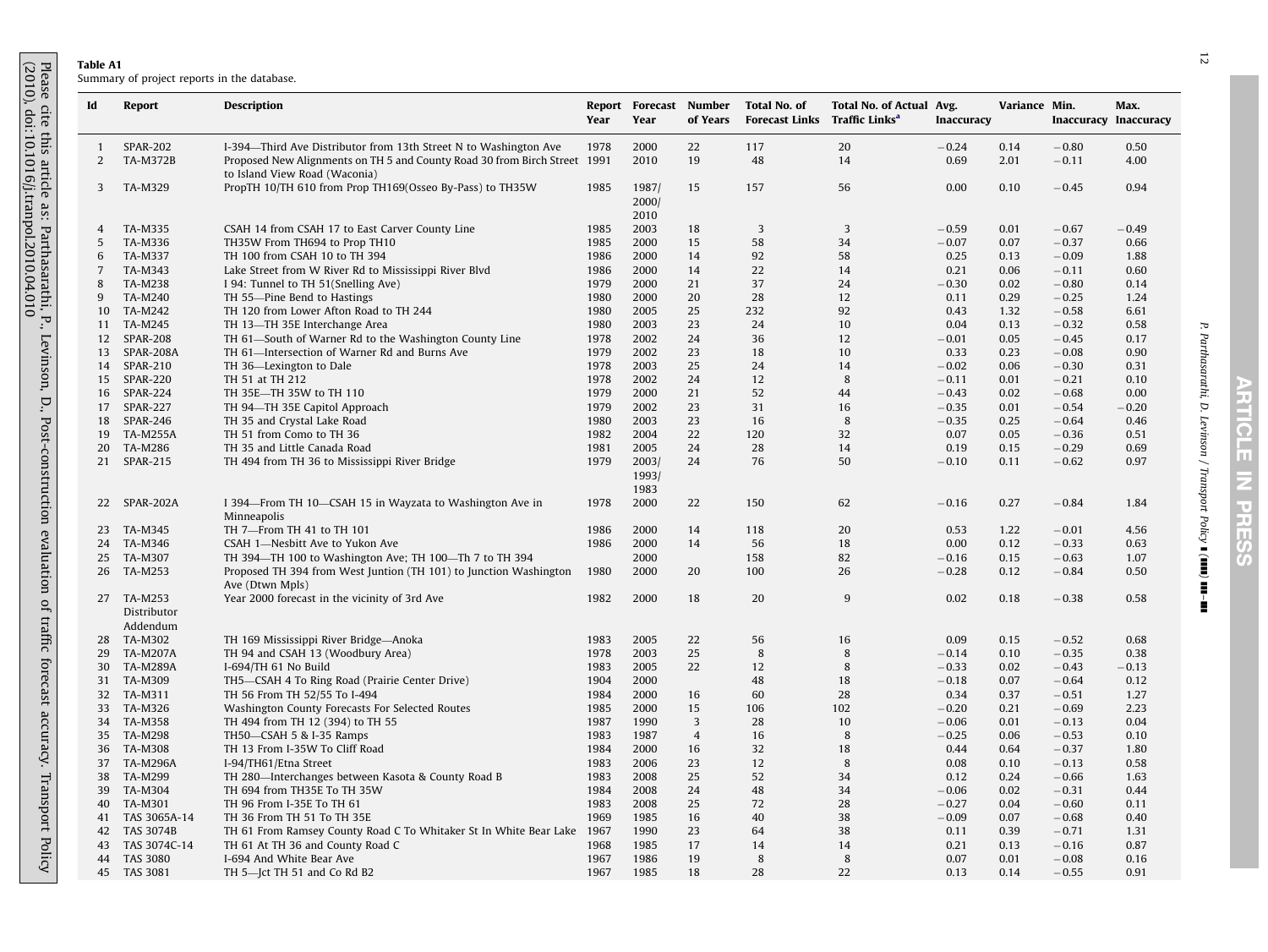|                                                                    | 46 | TAS 3081A-14        | TH 51 From TH 36 To Hamline Ave                                            | 1968 | 1990 | 22             | 36             | 26             | $-0.08$ | 0.11 | $-0.33$ | 0.96    |
|--------------------------------------------------------------------|----|---------------------|----------------------------------------------------------------------------|------|------|----------------|----------------|----------------|---------|------|---------|---------|
|                                                                    | 47 | <b>TAU 3061A</b>    | TH 694 From TH35E To TH 36                                                 | 1965 | 1986 | 21             | 22             | 18             | 0.06    | 0.15 | $-0.56$ | 0.83    |
|                                                                    |    |                     |                                                                            |      |      |                |                |                |         |      |         |         |
| Please of 2010),                                                   | 48 | <b>TA-M300</b>      | TH 55 From Western City Limits To TH61                                     | 1983 | 2008 | 25             | 36             | 18             | $-0.34$ | 0.07 | $-0.64$ | 0.15    |
|                                                                    | 49 | TAS 3066A-14        | TH 94 Vicinity Of Sixth Street In St. Paul                                 | 1969 | 1985 | 16             | 15             | 10             | 0.37    | 0.24 | $-0.19$ | 1.16    |
| cite t<br>doi:                                                     |    |                     |                                                                            |      |      |                |                |                |         |      |         |         |
|                                                                    | 50 | TA-M292             | Airport South Study (TH77, I-494, TH5)                                     | 1983 | 2000 | 17             | 176            | 102            | $-0.21$ | 0.08 | $-0.74$ | 0.69    |
|                                                                    | 51 | <b>TAU 3065</b>     | TH 36 at Hamline Ave                                                       | 1963 | 1983 | 20             | 18             | 8              | $-0.39$ | 0.03 | $-0.68$ | $-0.27$ |
| this                                                               | 52 | <b>TAU 3066</b>     | TH 94—Ninth and Broadway In St. Paul to West End of Bridges 6755/          | 1963 | 1983 | 20             | 14             | 12             | 0.01    | 0.18 | $-0.37$ | 1.28    |
|                                                                    |    |                     |                                                                            |      |      |                |                |                |         |      |         |         |
|                                                                    |    |                     | 6756                                                                       |      |      |                |                |                |         |      |         |         |
|                                                                    | 53 | <b>TAU 3069</b>     | TH 94-Pillsbury Street To Snelling Ave in St. Paul                         | 1964 | 1984 | 20             | 8              | 6              | $-0.08$ | 0.00 | $-0.12$ | $-0.06$ |
|                                                                    |    |                     |                                                                            |      |      |                |                |                |         |      |         |         |
|                                                                    | 54 | <b>TAU 3070</b>     | TH 35E-Maryland Ave Interchange                                            | 1964 | 1975 | 11             | $\overline{4}$ | $\overline{4}$ | $-0.22$ | 0.01 | $-0.29$ | $-0.14$ |
|                                                                    | 55 | <b>TAU 3073</b>     | TH35E-TH694 To North Ramsey County Line                                    | 1964 | 1985 | 21             | 24             | 24             | 0.10    | 0.05 | $-0.29$ | 0.54    |
|                                                                    | 56 | <b>TAU 3073A</b>    | TH 96-TH35E to TH 61                                                       | 1966 | 1985 | 19             | 26             | 10             | $-0.01$ | 0.15 | $-0.46$ | 0.45    |
|                                                                    |    |                     |                                                                            |      |      |                |                |                |         |      |         |         |
|                                                                    | 57 | <b>TAU 3074</b>     | TH61-From I-94 to TH 212                                                   | 1964 | 1986 | 22             | 26             | 8              | $-0.06$ | 0.30 | $-0.59$ | 0.59    |
|                                                                    | 58 | <b>TAU 3074A</b>    | TH61-From TH36 to .4 mi North Of County Road C                             | 1965 | 1988 | 23             | 12             | 10             | 0.65    | 0.39 | $-0.09$ | 1.60    |
|                                                                    | 59 | TAU 3075            | TH8-From Northeastern Junction Of I-35W to Stinson Blvd.                   | 1964 | 1984 | 20             | 12             | 6              | $-0.48$ | 0.02 | $-0.58$ | $-0.29$ |
|                                                                    |    |                     |                                                                            |      |      |                |                |                |         |      |         |         |
|                                                                    | 60 | <b>TAU 3076</b>     | Half Cloverleaf Interchange At TH 51 and County Road B-2                   | 1964 | 1980 | 16             | 8              | 8              | 0.06    | 0.08 | $-0.20$ | 0.46    |
|                                                                    | 61 | <b>TAU 3077</b>     | TH 5-Toronto Avenue to Banfil Street in St. Paul                           | 1965 | 1985 | 20             | 22             | 6              | $-0.60$ | 0.04 | $-0.79$ | $-0.36$ |
|                                                                    | 62 | <b>TAU 3078</b>     |                                                                            |      | 1986 | 21             | 16             | 6              | $-0.10$ | 0.00 | $-0.13$ | $-0.06$ |
|                                                                    |    |                     | TH 280—Kasota Ave Interchange, and West Frontage Rd, and Connecting 1965   |      |      |                |                |                |         |      |         |         |
| this article as: Parthasarathi, 1<br>10.1016/j.tranpol.2010.04.010 |    |                     | Ramps                                                                      |      |      |                |                |                |         |      |         |         |
| $\mathsf{P}^{\mathsf{r}}$                                          | 63 | <b>PSU3203A</b>     | TH101/13-West City line of Shakopee to .21 miles West of City Line of 1962 |      | 1982 | 20             | 10             | 10             | $-0.54$ | 0.00 | $-0.62$ | $-0.49$ |
|                                                                    |    |                     |                                                                            |      |      |                |                |                |         |      |         |         |
|                                                                    |    |                     | Savage                                                                     |      |      |                |                |                |         |      |         |         |
|                                                                    | 64 | <b>PSU3203B</b>     | TH13-TH101 West Of Savage To .75 Mi West Of I-35W                          | 1962 | 1982 | 20             | 18             | 10             | $-0.44$ | 0.02 | $-0.62$ | $-0.27$ |
|                                                                    | 65 | TAS3081B-14         | TH51-TH36 to Hamline Avenue                                                | 1969 | 1990 | 21             | 26             | 22             | 0.00    | 0.12 | $-0.36$ | 0.96    |
|                                                                    |    |                     |                                                                            |      |      |                |                |                |         |      |         |         |
|                                                                    | 66 | TAS3082-14          | I-94-From Mounds Boulevard To I-494/694                                    | 1968 | 1985 | 17             | 46             | 38             | 0.25    | 0.26 | $-0.70$ | 1.36    |
| Levinson,                                                          | 67 | TAS3084-14          | TH280-From Franklin Avenue To NPRR Bridge                                  | 1968 | 1985 | 17             | 18             | 8              | $-0.19$ | 0.01 | $-0.35$ | $-0.07$ |
|                                                                    | 68 | TAS3085-14          |                                                                            | 1968 | 1985 | 17             | 26             | 14             | 0.10    | 0.11 | $-0.32$ | 0.76    |
| $\mathsf{D}.$                                                      |    |                     | University Avenue-Park Street To Marion Street                             |      |      |                |                |                |         |      |         |         |
|                                                                    | 69 | <b>TAU3204A</b>     | TH13-TH19 East Of New Prague to TH 282 North Of Lydia (Scott               | 1964 | 1988 | 24             | 60             | 16             | $-0.40$ | 0.08 | $-0.66$ | 0.12    |
|                                                                    |    |                     | County)                                                                    |      |      |                |                |                |         |      |         |         |
|                                                                    |    |                     |                                                                            |      |      |                |                |                |         |      |         |         |
|                                                                    | 70 | <b>TAU 3205</b>     | I-35-From South Scott County Line to CMSTP&P Railroad                      | 1963 | 1975 | 12             | 8              | 8              | 0.07    | 0.19 | $-0.48$ | 0.52    |
|                                                                    | 71 | <b>TAU 3223</b>     | TH10-From Elk River To Big Lake                                            | 1963 | 1983 | 20             | 34             | 12             | $-0.04$ | 0.56 | $-0.99$ | 0.90    |
|                                                                    | 72 | <b>TAU 3451A</b>    | I-94-From I-494/694 To .5mi East Of CSAH 19                                | 1964 | 1989 | 25             | 18             | 14             | 0.06    | 0.14 | $-0.26$ | 0.63    |
|                                                                    |    |                     |                                                                            |      |      |                |                |                |         |      |         |         |
|                                                                    | 73 | <b>TAU 3451B</b>    | I-94-From .5Mi East Of CSAH 19 to the St. Croix River                      | 1964 | 1989 | 25             | 32             | 18             | 0.04    | 0.43 | $-0.48$ | 1.32    |
|                                                                    | 74 | SPARS <sub>2</sub>  | TH 212-TH 120 to proposed CSAH 19, I-69-Temporary TH 212 To                | 1970 | 1985 | 15             | 26             | 12             | 0.84    | 0.85 | $-0.16$ | 2.20    |
| Post-construction                                                  |    |                     | County Road 68                                                             |      |      |                |                |                |         |      |         |         |
|                                                                    |    |                     |                                                                            |      |      |                |                |                |         |      |         |         |
|                                                                    | 75 | SPARS 2A            | TH 212-TH 120 to proposed CSAH 19, I-694-Temporary TH 212 To               | 1970 | 1985 | 15             | 32             | 16             | 1.49    | 1.91 | $-0.16$ | 3.59    |
| evaluation                                                         |    |                     | County Road 68                                                             |      |      |                |                |                |         |      |         |         |
|                                                                    |    | SPARS 3             |                                                                            | 1970 | 1985 | 15             |                | 14             | 0.95    | 0.29 | 0.01    | 1.68    |
|                                                                    | 76 |                     | TH52-Pine Bend to Proposed TH 61 near Hastings                             |      |      |                | 26             |                |         |      |         |         |
|                                                                    | 77 | SPARS 4             | TH 61-From I-494 to County Road F                                          | 1970 | 1985 | 15             | 140            | 86             | 0.44    | 1.31 | $-0.84$ | 6.82    |
|                                                                    | 78 | SPARS 15            | TH 169-From I-494 to CSAH 61                                               | 1970 | 1985 | 15             | 18             | 18             | $-0.07$ | 0.17 | $-0.78$ | 0.65    |
|                                                                    |    |                     |                                                                            |      |      |                |                |                |         |      |         |         |
|                                                                    | 79 | SPARS 16            | TH 55 and 52- From TH 49 to TH 56                                          | 1970 | 1985 | 15             | 36             | 24             | 1.08    | 2.43 | $-0.54$ | 5.70    |
|                                                                    | 80 | SPARS 17            | TH 56-From Linden Street to CSAH 26                                        | 1970 | 1985 | 15             | 38             | 22             | 0.04    | 0.25 | $-0.37$ | 1.48    |
|                                                                    | 81 | SPARS 18            | TH 56-From Richmond St. to Grand Ave.                                      | 1970 | 1985 | 15             | 34             | 22             | 0.24    | 0.18 | $-0.24$ | 1.02    |
| of traffic                                                         |    |                     |                                                                            |      |      |                |                |                |         |      |         |         |
|                                                                    | 82 | SPARS 19            | I-494/I-694-From Mississippi River to TH 212 (TH 5)                        | 1970 | 1985 | 15             | 44             | 42             | 1.30    | 0.90 | 0.24    | 4.31    |
|                                                                    | 83 | SPARS 32            | TH 3-From TH 52 and TH 55 to Salem Church Rd.                              | 1970 | 1985 | 15             | 32             | 20             | 1.12    | 0.60 | $-0.30$ | 2.39    |
|                                                                    | 84 | SPARS 33            | TH 51(Snelling Ave.)-From I-94 to Pierce-Butler Route                      | 1970 | 1990 | 20             | 40             | 28             | $-0.09$ | 0.08 | $-0.51$ | 0.57    |
|                                                                    |    |                     |                                                                            |      |      |                |                |                |         |      |         |         |
| forecast                                                           | 85 | SPARS 37            | TH 10, Jct. TH 10 with TH 96 and I-35W with TH 96                          | 1971 | 1985 | 14             | 16             | 16             | $-0.29$ | 0.04 | $-0.76$ | $-0.08$ |
|                                                                    | 86 | SPARS 45            | TH 51 (Snelling Ave.)-From TH 5 to Pierce Butler Route                     | 1971 | 1985 | 14             | 80             | 63             | 0.09    | 0.16 | $-0.49$ | 1.04    |
|                                                                    | 87 | SPARS 48            | TH 169-From TH 282 to TH 21                                                | 1971 | 1990 | 19             | 18             | 14             | $-0.29$ | 0.12 | $-0.75$ | 0.04    |
|                                                                    |    |                     |                                                                            |      |      |                |                |                |         |      |         |         |
| accuracy.                                                          | 88 | SPARS 49            | TH 10-From Egret Boulevard to University Ave. in Coon Rapids               | 1971 | 1985 | 14             | 20             | 16             | $-0.07$ | 0.16 | $-0.68$ | 0.44    |
|                                                                    | 89 | SPARS 53            | I-35E-From W. 7th St. to Kellog Blvd.                                      | 1971 | 1990 | 19             | 46             | 16             | 0.22    | 0.13 | $-0.43$ | 0.66    |
|                                                                    |    |                     |                                                                            |      |      |                |                |                |         |      |         |         |
|                                                                    | 90 | SPARS 60            | TH 61-From I-494 to County Road 19                                         | 1971 | 1985 | 14             | 50             | 36             | 1.06    | 2.21 | $-0.38$ | 5.92    |
|                                                                    | 91 | SPARS 61            | CSAH 18-From Smetana Rd. to CSAH 3                                         | 1971 | 1975 | $\overline{4}$ | 64             | 26             | 0.53    | 0.76 | $-0.48$ | 2.44    |
|                                                                    | 92 | SPARS 65            | TH 10-From Egret Blvd. to University Ave.                                  | 1971 | 1985 | 14             | 17             | 14             | 0.14    | 0.03 | $-0.19$ | 0.32    |
|                                                                    |    |                     |                                                                            |      |      |                |                |                |         |      |         |         |
|                                                                    | 93 | SPARS 69            | TH 100-From I-494 to Benton Ave.                                           | 1971 | 1985 | 14             | 44             | 21             | $-0.20$ | 0.03 | $-0.41$ | 0.17    |
|                                                                    | 94 | SPARS <sub>72</sub> | I-94-From Dowling Ave. to TH 12                                            | 1971 | 1985 | 14             | 52             | 40             | 0.13    | 0.25 | $-0.64$ | 1.08    |
|                                                                    | 95 | SPARS 73            | TH 10-Proposed Cloverleaf Junction for TH 65                               | 1972 | 1985 | 13             | 8              | 8              | $-0.04$ | 0.02 | $-0.15$ | 0.14    |
|                                                                    |    |                     |                                                                            |      |      |                |                |                |         |      |         |         |
|                                                                    | 96 | SPARS 75            | TH 52-From Mendota Rd. to Annapolis St.                                    | 1972 | 1985 | 13             | 84             | 52             | 0.06    | 0.21 | $-0.60$ | 1.36    |
|                                                                    | 97 | SPARS 75A           | TH 49 (Dodd Rd.)—From TH 110 to I-35E                                      | 1974 | 1985 | 11             | 62             | 38             | 1.70    | 7.97 | $-0.40$ | 12.78   |
| Transport Policy                                                   | 98 | SPARS 77            | TH 95-From TH 61 to CSAH 18                                                | 1972 | 1992 | 20             | 16             | 16             | 1.43    | 0.62 | 0.24    | 2.50    |
|                                                                    |    |                     |                                                                            |      |      |                |                |                |         |      |         |         |
|                                                                    | 99 | SPARS 78            | TH 55-From 52nd St. to 44th St.                                            | 1972 | 1985 | 13             | 27             | 16             | 1.25    | 2.16 | $-0.29$ | 3.69    |

P. Parthasarathi, D. Levinson / Transport Policy

 $\sum_{i=1}^{n}$ 

]]]–]]]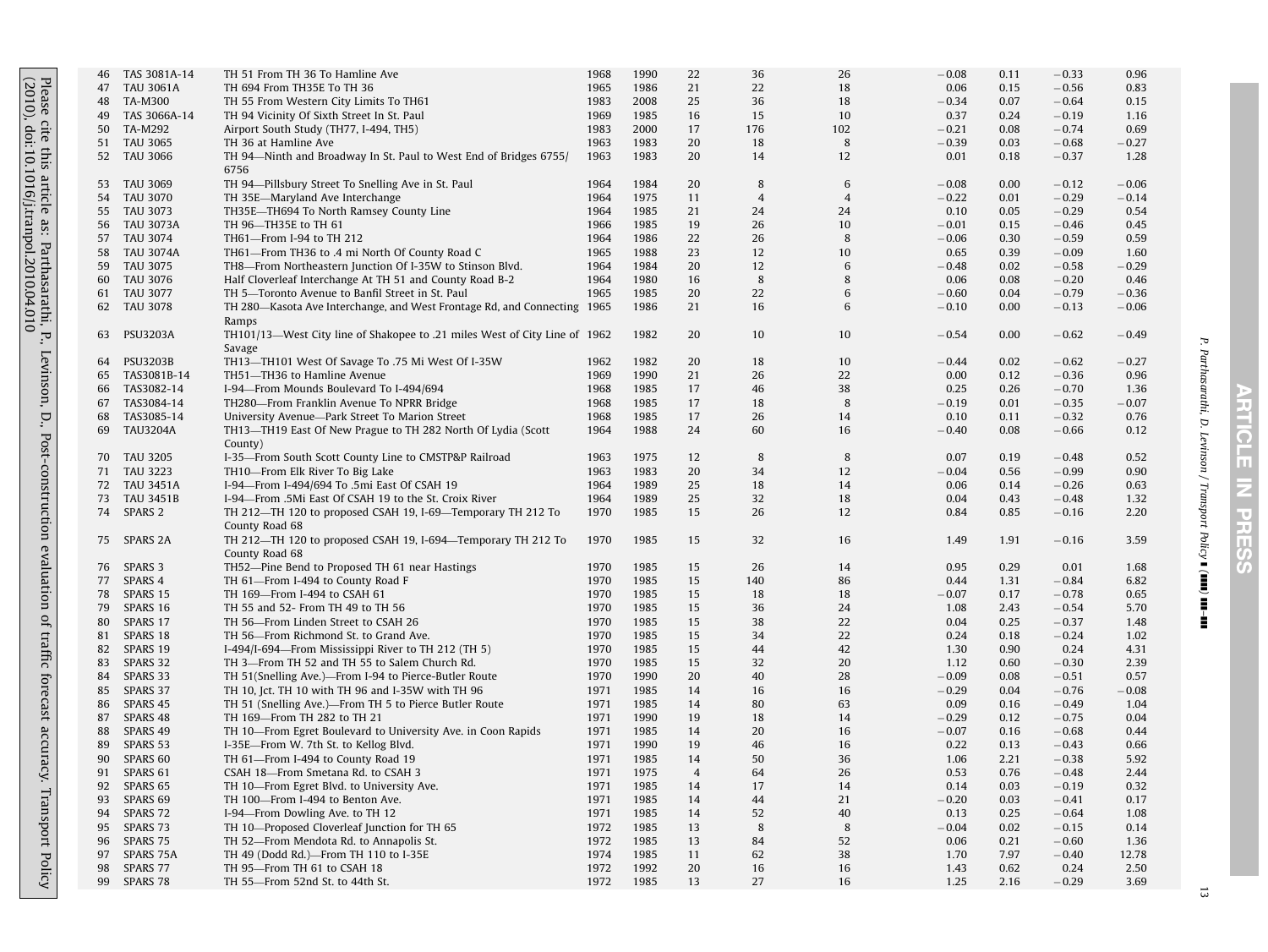| [able A1 (continued)                              |                                                                                                                        |                |      |                             |                                |                                                        |                    |                      |                       |                      |
|---------------------------------------------------|------------------------------------------------------------------------------------------------------------------------|----------------|------|-----------------------------|--------------------------------|--------------------------------------------------------|--------------------|----------------------|-----------------------|----------------------|
| Report<br>Þ                                       | <b>Description</b>                                                                                                     | Report<br>Year | Year | Forecast Number<br>of Years | Forecast Links<br>Total No. of | Total No. of Actual Avg.<br>Traffic Links <sup>a</sup> | Inaccuracy         | Variance Min.        | Inaccuracy Inaccuracy | Max.                 |
| 100 TAS3562C                                      | in Buffalo<br>TH 55-From Kimball to 3.5 Mi. SE of Jct. TH 25                                                           | 1967           | 1990 |                             |                                | 56                                                     |                    |                      | $-0.83$               |                      |
| 101 TAS3562D                                      | in Buffalo<br>TH 55-From Kimball to 3.5 Mi. SE of Jct. TH 25                                                           | 1967           | 1990 | 23<br>23                    | <b>362</b>                     | $\overline{14}$                                        | $-0.25$<br>$-0.57$ | 0.12<br>0.07<br>0.07 | $-0.81$               | 0.73<br>0.10<br>0.22 |
|                                                   | $1-35W$<br>102 FEIS New U.S. Hwy New U.S. Hwy 10-Between Egret Boulevard and                                           | 1987           | 2000 | 13                          |                                | $\frac{4}{4}$                                          | $-0.19$            |                      | $-0.61$               |                      |
| 103 FEIS TH 3                                     | TH 3-(Is actually TH 52)-From Jct. TH 55 to Jct. 1-494                                                                 | 1987           | 1990 |                             | 40                             | 36                                                     | $-0.19$            |                      |                       |                      |
| 104 FEIS TH 77/1-494                              | TH 77/I-494—From E. 86th St. to E. 70th St. and from 12th Ave. S. to 34th 1904<br>Ave. S.                              |                | 1990 | ო<br>86                     | 128                            | 126                                                    | 0.42               | 0.28                 | $-0.77$<br>$-0.26$    | 1.09<br>7.94         |
| 105 FEIS 135E                                     | From TH 110 (Dakota County) to 1-94 near downtown St. Paul                                                             | 1982           |      | 24                          | 18                             |                                                        |                    |                      | $-0.64$<br>$-0.81$    |                      |
| 106 DEIS TH 610/TH<br>252                         | TH610/TH252—From 1-94 in Maple Grove to TH 10 in Coon Rapids/From<br>-94 in Brooklyn Center to TH 610 in Brooklyn Park | 1981           | 2006 | $\overline{19}$             | 82                             | $^{18}_{74}$                                           | $-0.35$<br>$-0.22$ | 0.04                 |                       | 0.06<br>1.14         |
| 107 FEIS US-12/I-394                              | US-12/I-394—From between SR-101 and I-94                                                                               | 1982           | 2000 | $\frac{8}{2}$               | 294                            | 250                                                    | 0.09               |                      | $-0.61$               |                      |
| 20-Year Plan For<br>District 9<br>$\frac{108}{2}$ | 1-35W-From 1-35E to TH 49                                                                                              | 1989           | 2010 | $\overline{21}$             | 18                             | 16                                                     | 0.02               | 0.30<br>0.07         | $-0.36$               | 1.87<br>0.35         |
| <sup>a</sup> Average Annual Daily Traffic (AADT). |                                                                                                                        |                |      |                             |                                |                                                        |                    |                      |                       |                      |

14 **P. Parthasarathi, D. Levinson / Transport Policy II (1111) 111-111** 

impact of fundamental societal changes on traffic forecasts and the dependence of irreversible infrastructure decisions on these forecasts makes it imperative for modelers to better understand them and incorporate them rather than blindly utilizing existing trends into the forecasting process. For example, analysis of recent labor force data show increasing participation of older men and women (65 years and above) in the labor force ([Gendell, 2008\)](#page-14-0). The data not only shows increase in worker participation rates but also increasing full-time employment rates for this 65+ age group. This finding reverses the long run decline in employment for this age group and will have implications on travel as the percentage of older adults in the work force increases.

From a modeler's perspective, it would really help for nonmodelers/decision makers in charge of funding decisions to obtain a better understanding of the forecasting process before making decisions based on model results. Most interviewees in this analysis acknowledged that a basic understanding of the science behind the forecasts, limitations and applicability of traffic forecasts would go a long way in diffusing criticisms against modeling. Some of the issues in the current scenario are the absence of any clear scientific approach in modeling, lack of transparency in the modeling process and lack of proper evaluation of alternatives. There is significant effort expended in developing the models but not much in the way of evaluating, interpreting and explaining the model results.

Modeler's develop travel demand models based on their intrinsic assumptions, knowledge and predictions of human behavior. These assumptions and predictions about future conditions are based on the available past and present data. The use of forecasts to justify policy decisions results in a reversal of ''causeand-effect'', where present decisions are based on predictive future events. As [Robinson \(1988\)](#page-15-0) points out, this approach is underlined with paradoxes and the consequences of such paradoxes are typically ignored in the attempts to predict the future. This calls for a fundamental rethinking of the meaning, purpose and use of forecasting and modeling methodologies and a move towards adopting a comprehensive view rather than a narrow project related focus. Instead of expecting models to predict the most likely future, [Robinson \(1988\)](#page-15-0) calls for the use of techniques that can provide us with different possibilities and impacts of the alternative futures.

The philosophical, institutional and methodological nature of modeling makes it extremely difficult to predict future conditions in an unbiased manner. While many of the factors that influence model forecasts are beyond the control of modelers, there are some improvements that can be made to improve the model's predictive ability. For example, modelers typically use model validation techniques to evaluate a model's forecasting ability by comparing the model predictions with observed data, not used in model estimation [\(Zhao and Kockelman, 2002\)](#page-15-0). While this technique assesses the model's ability to reproduce base year conditions, it does not ensure acceptable model performance for future predictions. Future model forecasts are subject to input and other inherent uncertainties and these factors change over time. The current model validation techniques do not capture these dynamic conditions. Use of techniques such as ''backcasting'', where modelers work backwards from some idea of a desirable future, could be used to improve model's performance. Moreover, a shift in thinking from using absolute numbers in to using ranges would diffuse criticisms against modeling. Acknowledgement of the inherent uncertainties in the modeling process coupled with a sensitivity analysis using ranges to show the variation in traffic forecasts with changes in the various inputs would certainly help the forecasting and decision making process.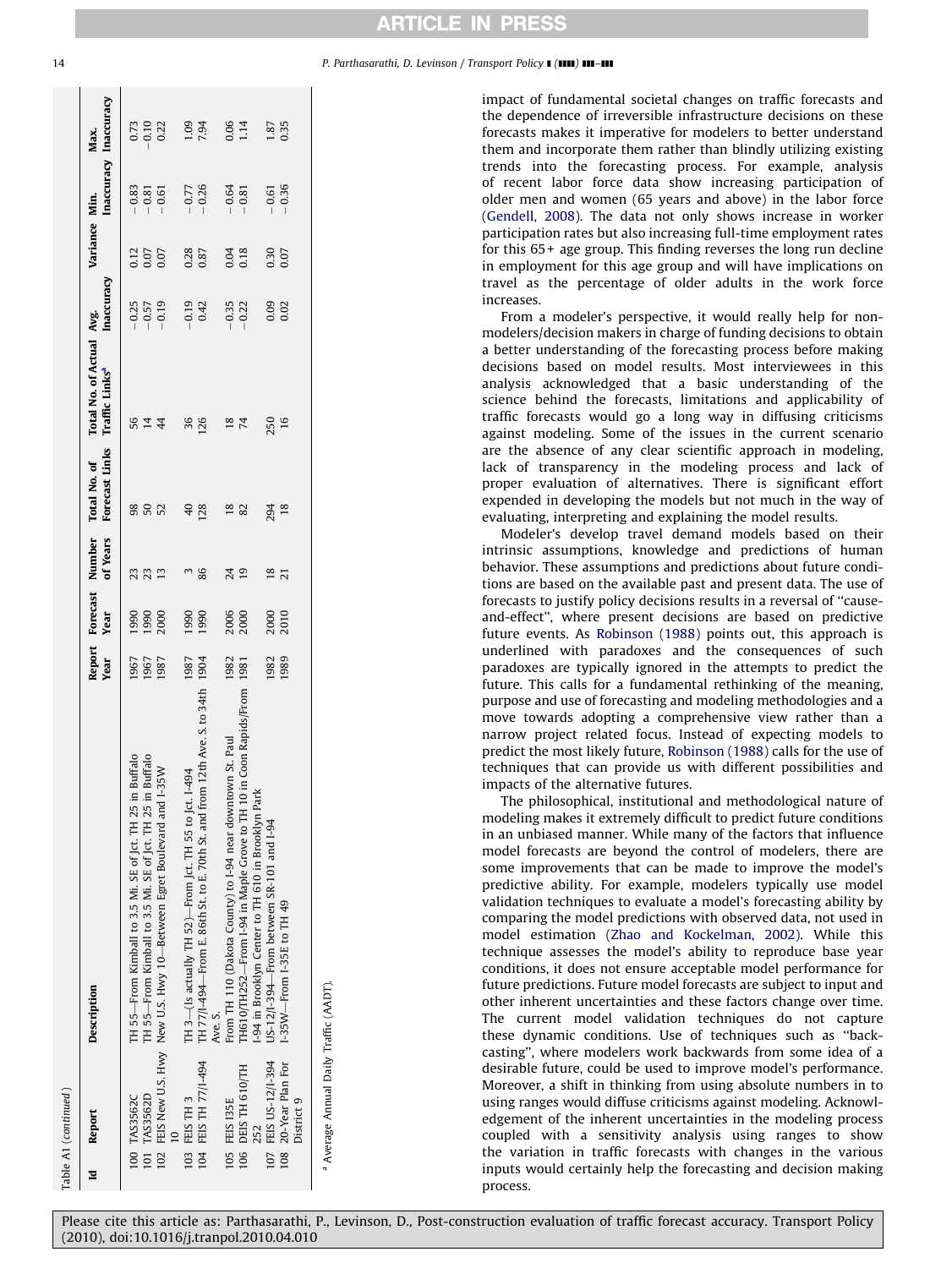### P. Parthasarathi, D. Levinson / Transport Policy  $\blacksquare$  ( $\blacksquare$ )  $\blacksquare$

### <span id="page-14-0"></span>Table A2

Lookup Table to be used along with [Figs. 3 and 4.](#page-4-0)

| Id             | Report                       | Id | Report           | Id  | <b>Report</b>               |
|----------------|------------------------------|----|------------------|-----|-----------------------------|
| $\mathbf{1}$   | <b>SPAR-202</b>              | 37 | <b>TA-M296A</b>  | 73  | <b>TAU 3451B</b>            |
| $\overline{c}$ | <b>TA-M372B</b>              | 38 | TA-M299          | 74  | SPARS <sub>2</sub>          |
| 3              | TA-M329                      | 39 | TA-M304          | 75  | <b>SPARS 2A</b>             |
| 4              | TA-M335                      | 40 | TA-M301          | 76  | SPARS <sub>3</sub>          |
| 5              | TA-M336                      | 41 | TAS 3065A-14     | 77  | SPARS 4                     |
| 6              | TA-M337                      | 42 | <b>TAS 3074B</b> | 78  | SPARS 15                    |
| $\overline{7}$ | TA-M343                      | 43 | TAS 3074C-14     | 79  | SPARS 16                    |
| 8              | TA-M238                      | 44 | <b>TAS 3080</b>  | 80  | SPARS 17                    |
| 9              | TA-M240                      | 45 | <b>TAS 3081</b>  | 81  | SPARS 18                    |
| 10             | TA-M242                      | 46 | TAS 3081A-14     | 82  | SPARS 19                    |
| 11             | TA-M245                      | 47 | <b>TAU 3061A</b> | 83  | SPARS 32                    |
| 12             | <b>SPAR-208</b>              | 48 | TA-M300          | 84  | SPARS 33                    |
| 13             | SPAR-208A                    | 49 | TAS 3066A-14     | 85  | SPARS 37                    |
| 14             | <b>SPAR-210</b>              | 50 | TA-M292          | 86  | SPARS 45                    |
| 15             | <b>SPAR-220</b>              | 51 | <b>TAU 3065</b>  | 87  | SPARS 48                    |
| 16             | <b>SPAR-224</b>              | 52 | <b>TAU 3066</b>  | 88  | SPARS 49                    |
| 17             | <b>SPAR-227</b>              | 53 | <b>TAU 3069</b>  | 89  | SPARS 53                    |
| 18             | <b>SPAR-246</b>              | 54 | <b>TAU 3070</b>  | 90  | SPARS 60                    |
| 19             | <b>TA-M255A</b>              | 55 | <b>TAU 3073</b>  | 91  | SPARS 61                    |
| 20             | TA-M286                      | 56 | <b>TAU 3073A</b> | 92  | SPARS 65                    |
| 21             | <b>SPAR-215</b>              | 57 | <b>TAU 3074</b>  | 93  | SPARS 69                    |
| 22             | SPAR-202A                    | 58 | <b>TAU 3074A</b> | 94  | SPARS <sub>72</sub>         |
| 23             | TA-M345                      | 59 | <b>TAU 3075</b>  | 95  | SPARS 73                    |
| 24             | TA-M346                      | 60 | <b>TAU 3076</b>  | 96  | SPARS 75                    |
| 25             | TA-M307                      | 61 | <b>TAU 3077</b>  | 97  | SPARS 75A                   |
| 26             | TA-M253                      | 62 | <b>TAU 3078</b>  | 98  | SPARS 77                    |
| 27             | TA-M253 distributor addendum | 63 | <b>PSU3203A</b>  | 99  | SPARS 78                    |
| 28             | TA-M302                      | 64 | <b>PSU3203B</b>  | 100 | <b>TAS3562C</b>             |
| 29             | <b>TA-M207A</b>              | 65 | TAS3081B-14      | 101 | <b>TAS3562D</b>             |
| 30             | <b>TA-M289A</b>              | 66 | TAS3082-14       | 102 | FEIS New U.S. Hwy 10        |
| 31             | TA-M309                      | 67 | TAS3084-14       | 103 | FEIS TH 3                   |
| 32             | TA-M311                      | 68 | TAS3085-14       | 104 | FEIS TH 77/I-494            |
| 33             | TA-M326                      | 69 | <b>TAU3204A</b>  | 105 | <b>FEIS 135E</b>            |
| 34             | TA-M358                      | 70 | <b>TAU 3205</b>  | 106 | <b>DEIS TH 610/TH 252</b>   |
| 35             | <b>TA-M298</b>               | 71 | <b>TAU 3223</b>  | 107 | FEIS US-12/I-394            |
| 36             | TA-M308                      | 72 | <b>TAU 3451A</b> | 108 | 20-Year plan for district 9 |

#### Acknowledgements

The authors would first like to acknowledge the efforts of Michael Iacono, University of Minnesota, for conducting the initial groundwork necessary for this study. The authors would like to thank the following individuals for their invaluable assistance through the study: Gene Hicks, Mn/DOT; Tom Nelson, Mn/DOT; Mark Levenson, Mn/DOT; Bob Paddock, Metropolitan Council; Steve Wilson, SRF Consulting Group, Inc; and Steve Ruegg, Parsons Brinckerhoff. The authors would also like to thank Charles Rodgers, Minnesota Historical Society, for allowing a temporary return of the transportation records archived at the Minnesota State Archive to help with the data collection efforts. The authors would like to thank Allen Mattson and John Cook at the Facilities Management Office at the University of Minnesota for allowing the use of large format scanners and for their assistance in the scanning process. The authors also appreciate the guidance provided by Mark Filipi, Metropolitan Council; Steve Alderson, Mn/DOT (ret.); Brian Vollum, Mn/DOT (ret.); George Cepress, Mn/ DOT (ret.); and other members of the Technical Advisory Panel (TAP). Finally the authors would like to thank Josh Potter and Anthony Jakubiak for their invaluable assistance with the data collection efforts without which this work would not have been possible.

## Appendix A

Summary of project reports in the database is given in [Table](#page-11-0) [A1.](#page-11-0) A lookup table of the project identifier with the actual report number, used in [Figs. 3 and 4](#page-4-0) is provided in Table A2 in the Appendix.

#### References

- Altshuler, A.A., Luberoff, D., 2003. Mega-Projects: The Changing Politics of Urban Public Investment. Brookings Institution Press; Lincoln Institute of Land Policy, Washington, DC, Cambridge, MA.
- Ashley, D., 1980. Uncertainty in the context of highway appraisal. Transportation Research 9, 249–267.
- Bain, R., Polakovic, L., 2005. Traffic forecasting risk study update 2005: through ramp-up and beyond. Standard & Poors, London.
- Chang, K.-T., Khatib, Z., Ou, Y., 2002. Effects of zoning structure and network detail on traffic demand modeling. Environment and Planning B 29, 37–52.
- Clarke, M., Dix, M., Jones, P., 1981. Eror and uncertainty in travel surveys. Transportation 10, 105–125.
- Daly, A.J., Ortuzar, J., 1990. Forecasting and data aggregation: theory and practice. Traffic Engineering & Control 31, 632–643.
- de Jong, G., Daly, A., Pieters, M., Miller, S., Plasmeijer, R., Hofman, F., 2007. Uncertainty in traffic forecasts: literature review and new results for The Netherlands. Transportation 34, 375–395.
- Flyvbjerg, B., 2005. Measuring inaccuracy in travel demand forecasting: methodological considerations regarding ramp up and sampling. Transportation Research Part A 39, 522–530.
- Flyvbjerg, B., Bruzelius, N., Rothengatter, W., 2003. Megaprojects and Risk: An Anatomy of Ambition. Cambridge University Press, United Kingdom.
- Flyvbjerg, B., Holm, M., Buhl, S., 2005. How (in) accurate are demand forecasts in public works projects? Journal of the American Planning Association 71 131–146.
- Flyvbjerg, B., Holm, M., Buhl, S., 2006. Inaccuracy in traffic forecasts. Transport Reviews 26, 1–24.
- Gendell, M., 2008. Older workers: increasing their labor force participation and hours of work. Monthly Laboratory Review 131, 41.
- Gilbert, D., Jessop, A., 1977. Error and uncertainty in transport models. In: Transportation Models: Proceedings of Seminar G, PTRC Summer Annual Meeting, University of Warwick, United Kingdom, June 1977.